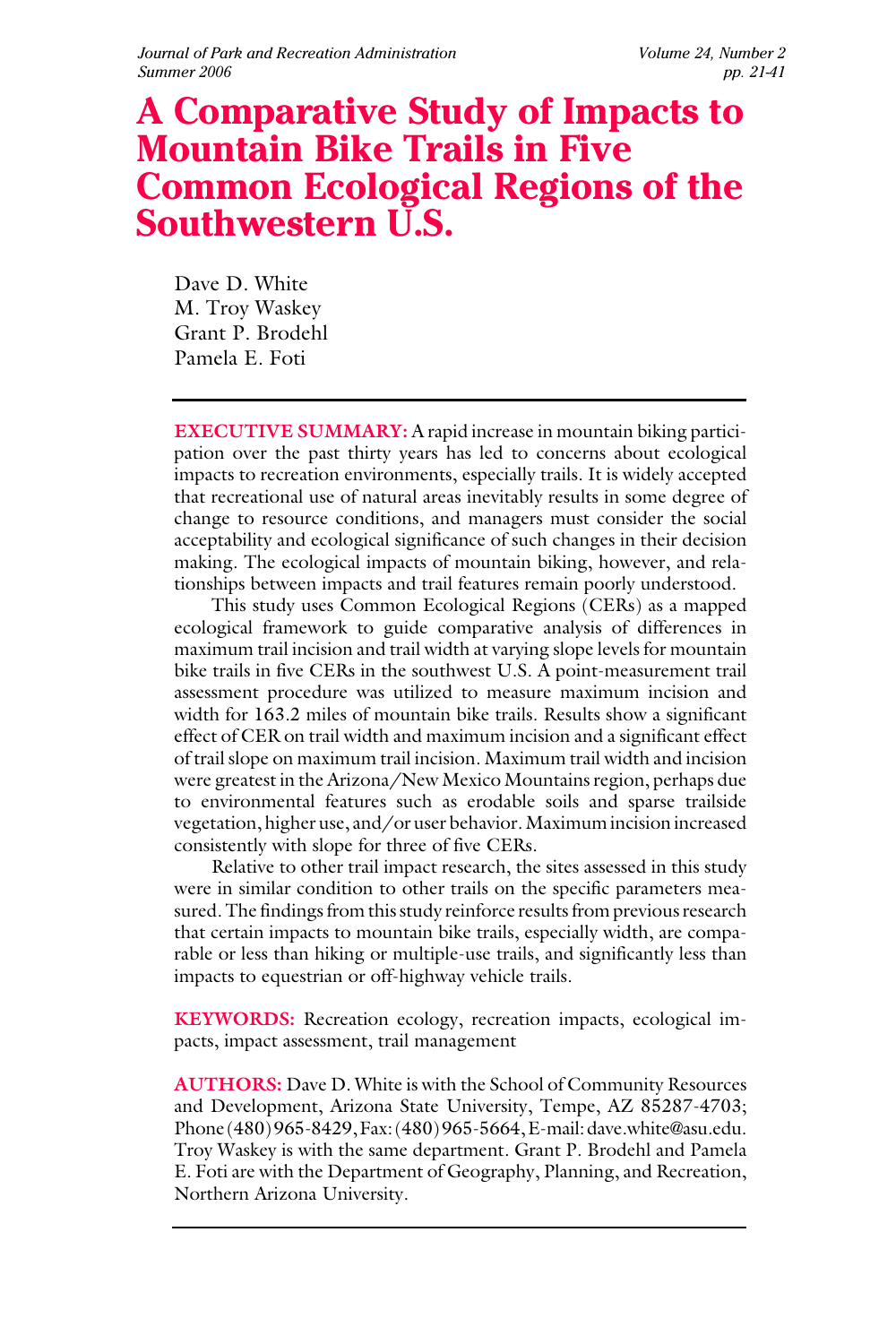Mountain biking is an increasingly popular outdoor recreation activity in North America. Although use estimates vary, according to the recent National Survey on Recreation and the Environment (2003), general bicycling was the second most popular land-based recreation activity in the United States. Of those who bicycled, an estimated 45.2 million people, or nearly 21% of the American public biked on backcountry roads, trails, or cross country on a mountain bike at least once in the twelve months prior to the survey. Mountain biking provides important individual benefits (e.g., physical exercise and opportunities to experience nature), social benefits (e.g., family bonding), environmental benefits (e.g., preservation of natural areas for trails), and economic benefits (e.g., local and regional economic stimulus). Over the past two decades, technological improvements in mountain bike materials, components, and designs have facilitated dramatic increases in participation, allowing more and more people to realize the benefits of this recreation activity.

The rapid expansion of mountain biking also has led to concerns over the potential for undesirable social and ecological impacts to recreation environments. Management issues include safety of trail users, conflict, crowding, and resource degradation. The increase in mountain biking popularity thus far has outpaced efforts to understand this activity's associated impacts, leading to confusion, user conflict, and, in some cases, strict regulations for mountain biking on public lands (Edger, 1997). In some cases, managers have implemented actions such as spatial and temporal zoning, dispersal strategies, and trail closures to address concerns. Such direct management actions that limit access can be controversial and raise issues of equity. Furthermore, the lack of scientific understanding of ecological impacts on mountain bike trails limits informed decision making. A nationwide study of U.S. state park directors conducted by Schuett (1997) demonstrated the potential for uninformed management actions. Schuett found that 67% of state park directors felt that resource degradation from mountain biking was a problem in their parks, but less than 13% of the park systems had actually conducted any studies to assess the resource impacts from mountain biking. Similarly, Chavez (1993) cited studies that suggested U.S. Forest Service and U.S. National Park Service managers were concerned about resource degradation from mountain biking, but managers "could not discern whether damage was specifically because of mountain bike use" (p. 1). As Hendricks, Ramthun and Chavez (2001) noted, "Resource impacts attributable to mountain bikes have remained debatable and understudied. At this time there is not a well-developed body of research on the environmental impacts of off-road cycling" (p. 40).

It is widely accepted that recreational use of natural areas inevitably results in some degree of change to resource conditions, and managers must consider the magnitude, social acceptability, and ecological significance of such changes in their decision-making processes. In the absence of sound scientific information, however, managers may apply a precautionary principle, and choose to restrict use or take regulatory action that is based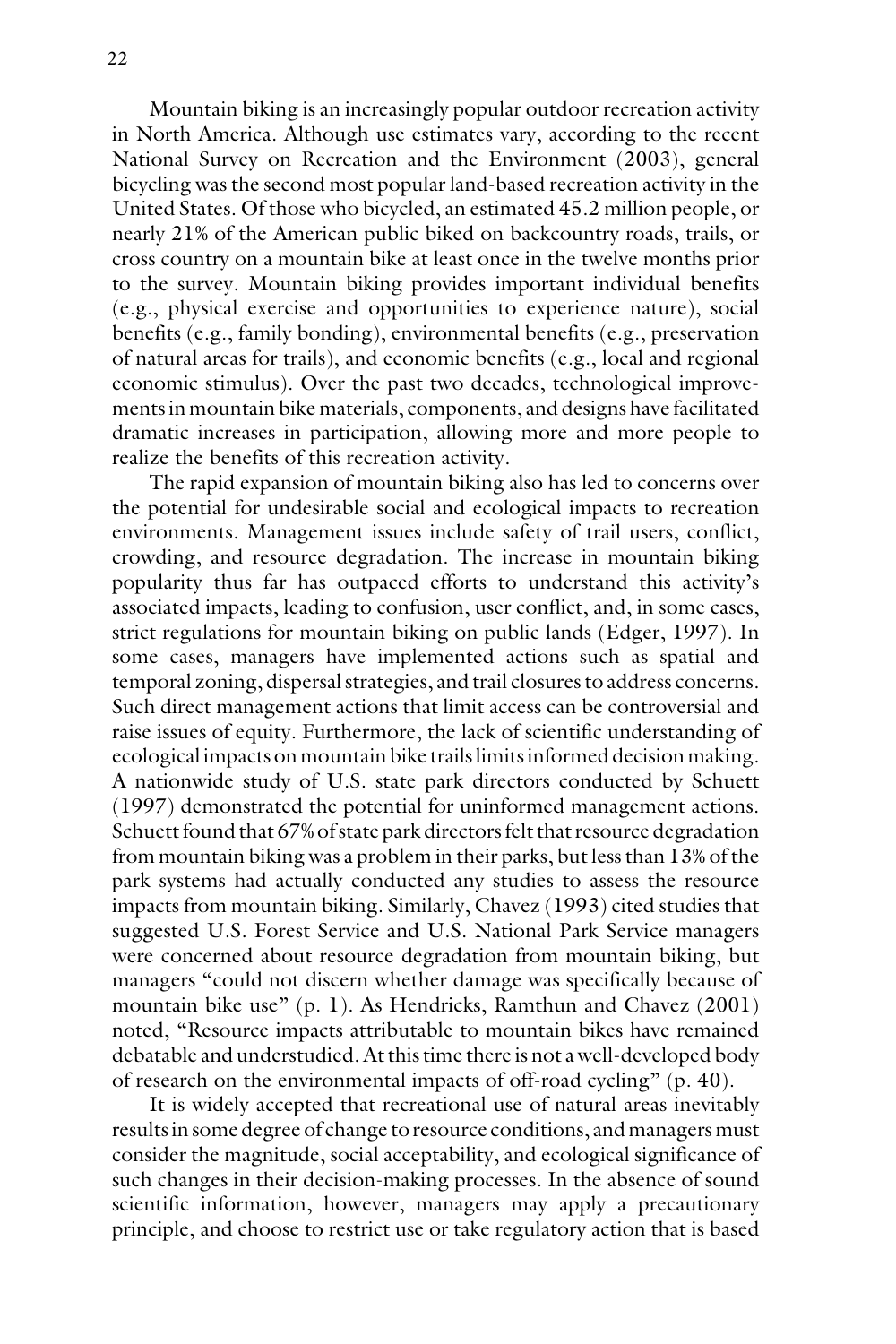on intuition, influence from advocacy groups, and questionable studies. Clearly, further research is needed to inform the development of best management practices to support sustainable mountain biking on established and properly constructed recreation trails.

Among the key factors affecting trail impacts deserving further study are: ecological attributes, such as vegetation and soil composition; userelated factors, such as amount and timing of use; and management factors such as trail design, alignment, and slope (Hammit & Cole, 1998; Leung & Marion, 1996). Although these significant influential factors and associated impacts have been identified, there have been relatively few quantitative studies of mountain bike trail impacts published to date that serve as building blocks for establishing relationships among the variables.

Furthermore, although there has been an increasing focus on the ecosystem concept in conservation and resource management in parks and recreation areas, the field of recreation ecology to date has not adopted a standardized mapped ecological region framework for organizing and comparing the studies that are conducted. Theoretically informed mapped ecological region frameworks are useful for classifying landscapes into hierarchical spatial units that represent characteristic patterns in the biophysical environment, human activities and impacts, and social and cultural meanings associated with landscapes (McMahon et al., 2004). Such frameworks are useful for describing and interpreting status and change in landscapes. McMahon et al. summarized the use of such frameworks by resource agencies in the U.S. and Canada which had mandated landscape assessments, biodiversity analysis, environmental monitoring and assessment, and selected indicators and standards for understanding environmental stressors and responses. According to McMahon et al., "The use of regions to stratify the underlying variability in natural conditions may increase the likelihood of detecting and understanding an environmental response generated by human activities" (p. 113). As recreation impacts are known to be related to both biophysical characteristics (e.g., soil, vegetation, and topography) as well as human activity (e.g., recreation type and amount, management intervention) it seems apparent that integrating impact studies with ecological regional frameworks might be fruitful. Also, using a standardized ecological region framework may facilitate the integration of recreation impact research into the widely accepted ecosystem research, assessment, and management framework.

To address these research needs, the goals of this study are twofold: one, to propose the use of Common Ecological Regions (CERs) (McMahon et al., 2001) as a mapped ecological region framework to guide comparative recreation impact research; and two, to evaluate the relationships between two influential factors and two common trail impacts. Specifically, this study assessed differences in maximum trail incision and trail width at varying slope levels for mountain bike trails in five common ecological regions in the southwest U.S.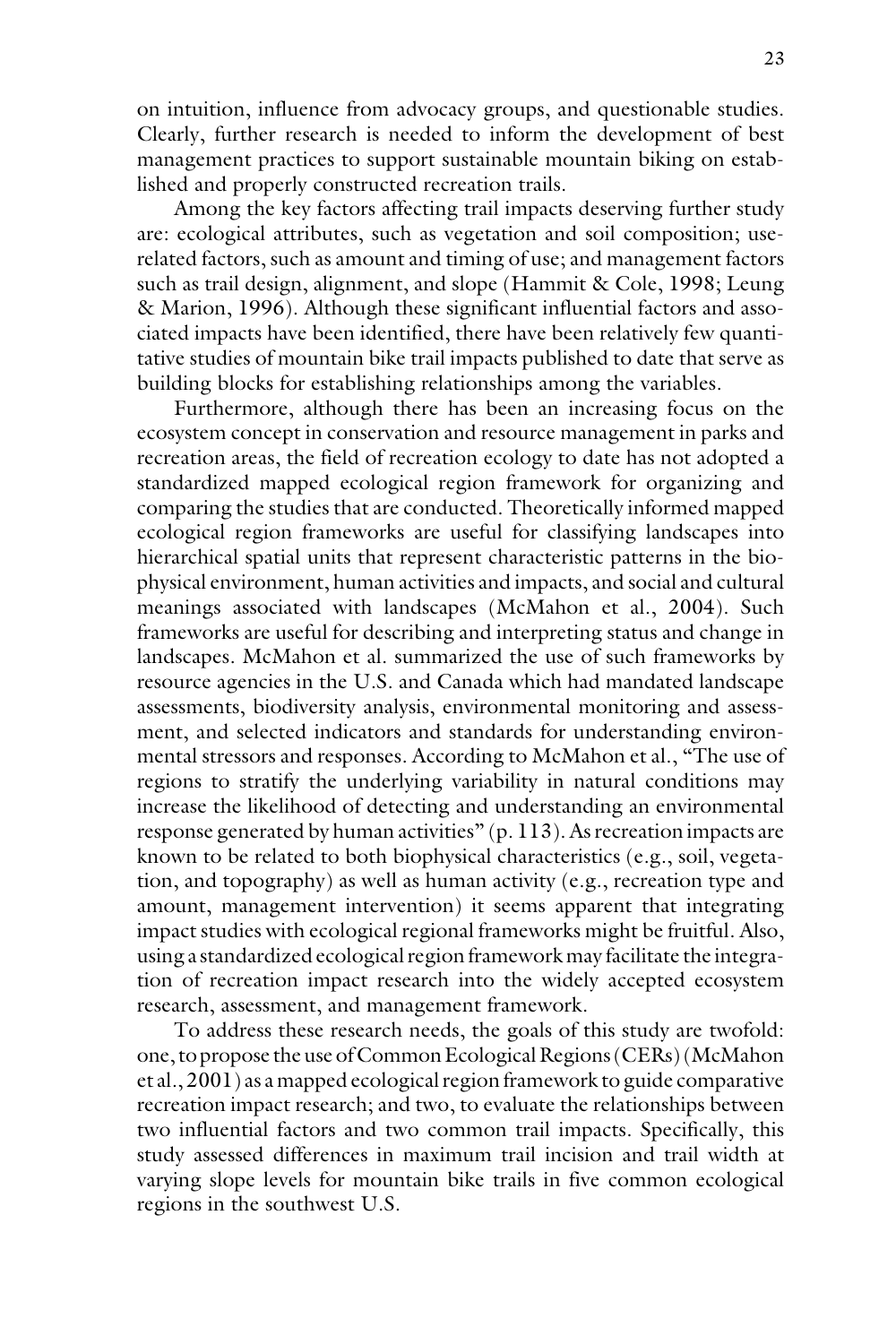#### **Trail Impacts and the Emergence of Mountain Bike Research**

The study of ecological impacts, often referred to as recreation ecology, has been, and continues to be a prominent field of inquiry for researchers, land managers, and academic professionals. Cole (1987) suggested that the field of recreation ecology began over 65 years ago with Meinecke's (1928) work on recreation impacts in the California Redwood State Parks. Recreation impacts research intensified during the 1960s and early 1970s as federal land management agencies sponsored studies to improve recreation management in natural areas. According to Leung and Marion (2000), the essence of today's ecological impact research and management lies in the desire to gain knowledge and to understand relationships among key causal and influential factors and significant effects. This knowledge is necessary to prevent, mitigate, and manage resource impacts. Campsites and trails receive the most attention from recreation impact researchers, with studies taking place in both remote backcountry and semi-remote front country settings.

The primary impact to recreation resources associated with trails occurs during initial trail design and construction (Birchard & Proudman, 2000; Sun & Walsh, 1998). Although this impact has the greatest magnitude and highest ecological significance, it is widely viewed as socially acceptable as the individual, social, and economic benefits of trail-based recreation typically outweigh the associated environmental costs (Cole, 1987). Most trail impact literature and recent research is organized around environmental and visitor-related factors (Hammit & Cole, 1998; Leung & Marion, 1996). Environmental impacts can be divided into four general categories: impacts to wildlife, water, vegetation, and soil. Visitor-related factors include amount of use, type of use, and user behavior. The foundation of recreation ecology research provides a platform for examining impacts associated with mountain biking.

The unprecedented explosion in mountain biking as a trail activity was sparked in the 1970s when cyclists began modifying bikes for off-road use (Schwartz, 1994). With balloon tires, a low, flat headset, and high clearance frame, mountain bikes brought drastic changes to places like Marin County, California. Fisher describes the early days: "In the mid-'70s we had a kind of cult riding everywhere on these clunkers" (Schwartz, 1994, p. 77). In 1981, Specialized Bicycle Components produced the first off-the-rack mountain bike, the Stumpjumper, and by 1999 mountain bike sales accounted to one-half of all units sold and one-third of all gross revenue for U.S. bicycle retailers (Bicycle Retailer & Industry News, 1999). In magazine articles from the 1980s, headlines portrayed mountain bikes as "Two-Wheel Terrors" (Foote, 1987) and "Vicious Cycles?" (Coello, 1989), and questioned whether mountain biking was "Sport or Spoil-Sport?" (Staub, 1984). Sensational captions depicted the "impacts" typical of mountain biking. Below a photo of bikers maneuvering a set of switchbacks, Foote included, "On the trail: cyclists pose a threat to nature" (p. 72). Next to a photo of two parallel bike tracks, Coello added the caption, "Along the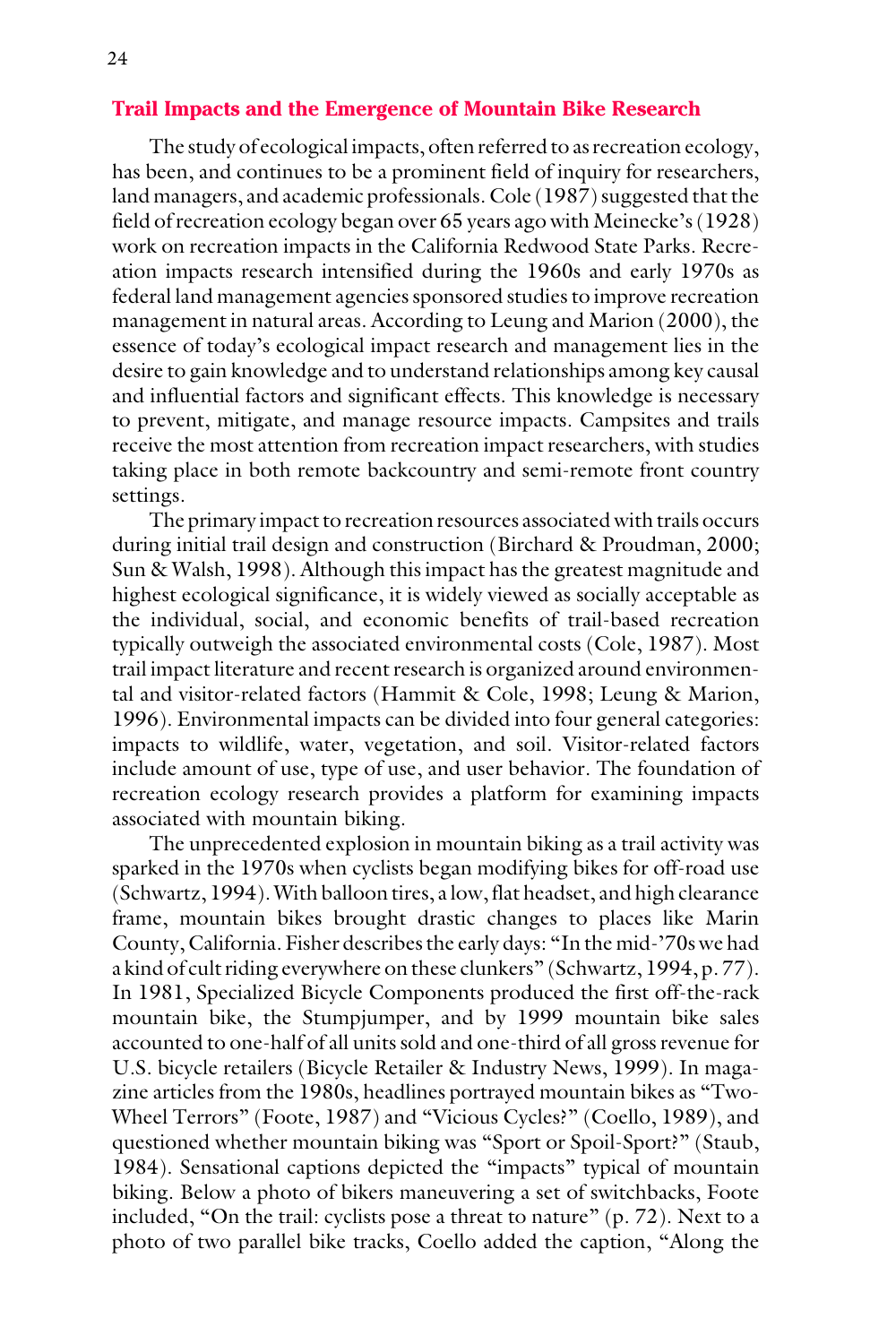White Rim Trail, a jeep road in Canyonlands National Park, cyclists have gouged furrows on their way to the canyon rim" (p. 52). Cessford (1995a) questioned whether tread marks were an easy target, and one wonders if Coello would have made a similar statement about footprints leading to the canyon rim. Countering these claims, Grost (1989) noted that bikes "don't eat hay, grass ... or defecate" (p. 50) and "weigh about 872 pounds less than a horse" (p. 76).

In the 1980s and 1990s researchers began serious study of the social and environmental consequences of mountain biking. Hendricks (1997) recognized that "the 1990s have seen the mountain bike controversy mature from social and environmental issues debated with anecdotal evidence in board meetings, in popular magazines and through newspaper editorials to a land management issue supported by serious inquiry and examination" (p. 3). Researchers studied mountain biker demographics, preferences, and perceptions (Antonakos, 1993; Bowker & English, 2002; Cessford, 1995b; Goeft, 2000; Hollenhorst et al., 1995; Ruff & Mellors, 1993; Symmonds et al., 2000); manager preferences and management strategies (Baker, 1990; Chavez, 1996a, 1996b; Hendricks et al., 2001; Leberman & Mason, 2000; Mason & Leberman, 2000; Moore & Barhlow, 1997; Ruddell & Hendricks, 1997; Schuett, 1997); and social conflict (Banister et al., 1992; Carothers et al., 2001; Cessford, 2002; Ramthun, 1995; Watson et al., 1991).

The ecological impacts of mountain biking, however, remained poorly understood. In fact, several researchers indicated a need for further study in this area (Cessford, 1995a, 1995b; Chavez, 1996a; Chavez et al., 1993; Goeft, 2000; Goeft & Alder, 2001; Hendricks, 1997; Jacoby, 1990; Schuett, 1997; Thurston & Reader, 2001; Wilson & Seney, 1994). The absence of concrete information was evident in the earliest publications. In an early summary of mountain biking literature, Cessford (1995a) discussed ecological impacts and presented several astute observations, though the majority of his conclusions were derived from other forms of recreation, such as hiking and off-road motorcycling. His most notable inference was that mountain bikes will generate the most torque during uphill travel, but considerably less pressure on the trail in comparison to other users when moving downhill, although degradation is possible "in extremely wet conditions, on uncompacted surfaces, or due to poor braking practices" (p. 9). Cessford also admitted that the research available at that time could not reliably discern whether mountain biking was any more or less impacting than hiking, a sentiment shared by Ruff and Mellors (1993).

At the time of Cessford's (1995a) literature review, few physical impact studies included mountain biking. Wilson and Seney's (1994) quasiexperimental approach examined the effects of a mountain bike, hiker, horse, and motorcycle on runoff and sediment yield for trail sample plots in the Gallatin National Forest, Montana. The results of this analysis indicated that the four uses did not significantly alter runoff. With respect to sediment yield on pre-wetted plots, the horse and hiker dislodged more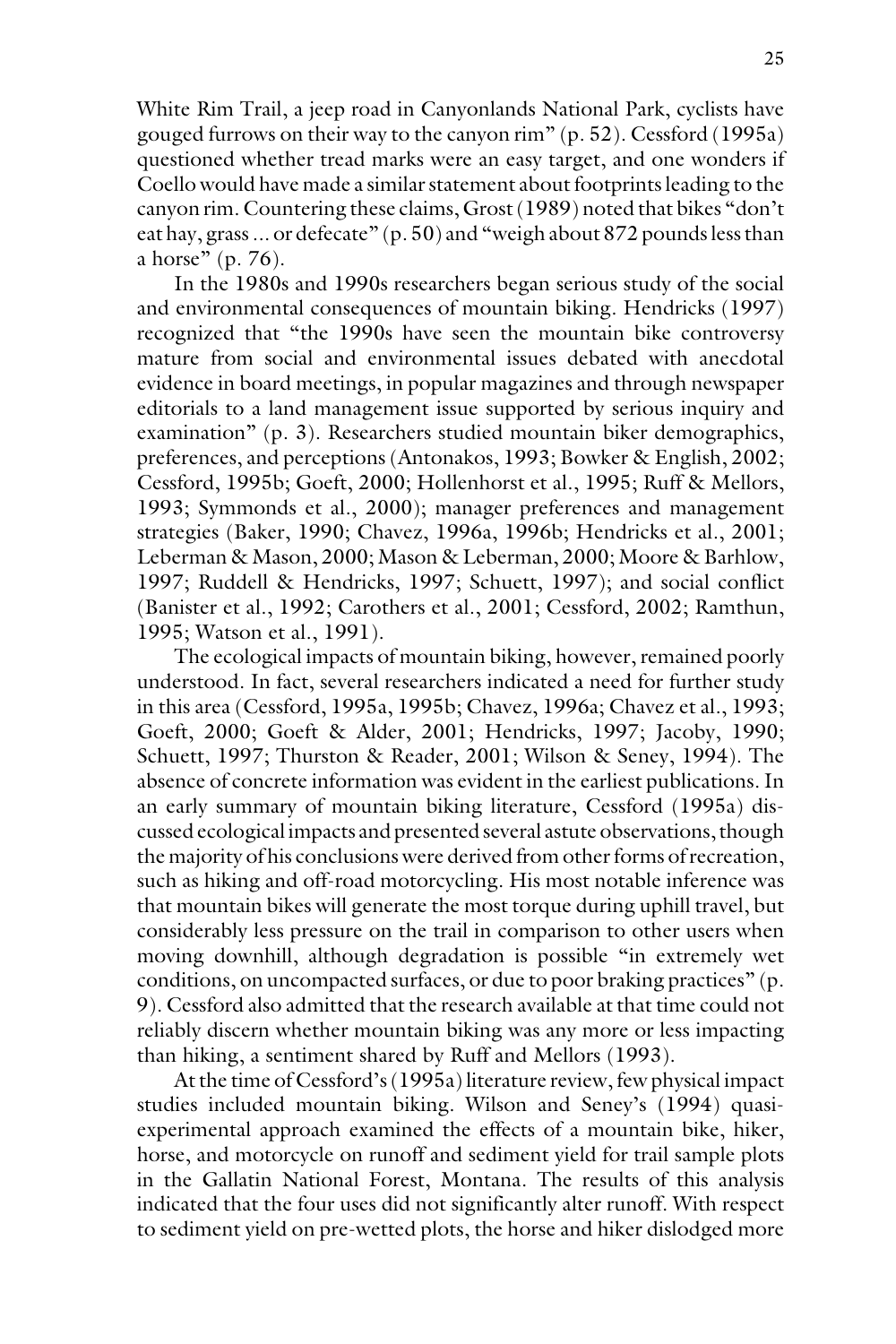material than the motorcycle and mountain bike. On dry plots, the hiker, mountain bike, and motorcycle produced similar sediment yields, but again the horse produced highest yield. Sediment yield for each use was greater for pre-wetted plots than for dry plots. Wilson and Seney acknowledged that soil texture and slope are equally important factors as used in determining sediment yield. Another comparative quasi-experimental design was applied to mountain biking by Thurston and Reader (2001), who assessed the effects of hiking and mountain biking on vegetation loss, species loss, and soil exposure. Their most pertinent finding was that there was no significant difference between the impacts of hiking and mountain biking for the three variables.

Bjorkman's (1998) dissertation included two studies conducted in Wisconsin's forests. In the first project, Bjorkman determined that sediment yield and erosion associated with mountain biking were lower on a surface treated with a nylon/polypropylene liner and covered with a material made from recycled tires than on an untreated trail. For the second analysis, Bjorkman monitored a variety of impact variables over the first five seasons of, and 90,000 passes on, two newly opened mountain biking trails. The primary findings were: the greatest change in vegetation loss, compaction, cross sectional area and centerline depth on steep slopes, and mean trampled width occurred early in trail use; impacts were largely confined to the trail centerline; and erosion and trail width were greatest on slopes with ≥ 24 percent grade, though erosion was not significant on less steep slopes. In similar research, Goeft and Alder (2001) examined changes in soil compaction, erosion, trail width, and vegetation cover over one year on both recreation and racing trails in southwestern Australia. They noted that erosion was greatest on downhill slopes and at curves, and that erosion and compaction were strictly on-trail impacts. Off-trail vegetation impacts and changes in trail width proved insignificant, though both were most pronounced following a race. Widening was also more likely on wet soils and during the rainy season.

From these studies, several key points are evident. The magnitude of ecological impacts attributed to mountain biking appear to be comparable to those of hiking, and appear less than motorized trail use and equestrian use. In many cases, soil structure, slope, and environmental factors are as influential as type and amount of use in determining impacts such as soil loss. If managed properly, impacts such as compaction and vegetation loss can be confined to the trail, with minimal damage to trail peripheries. Mountain bikes have the greatest potential to damage trails in wet and muddy conditions and on steep uphill (spinning tires) and downhill slopes (skidding), which may prove problematic for managers, as many mountain bikers prefer challenging technical sections. In Bjorkman's (1998) words, "Usage has little influence in explaining impacts to the trail... The first several thousand passes create the most change whether later total use levels are 10,000 or 90,000" (p., 122). Though these limited findings acknowl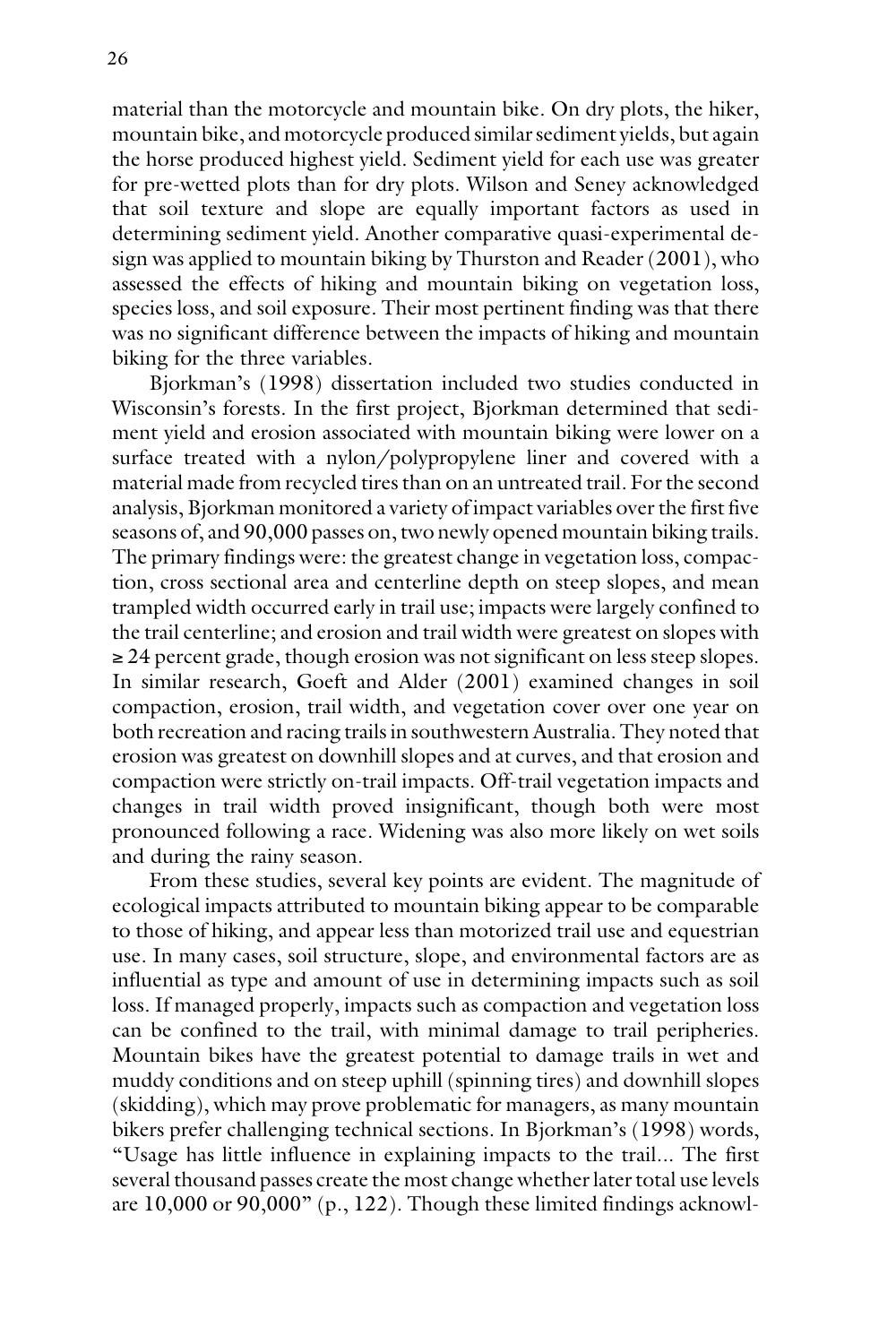edge an incomplete understanding of the physical impacts of mountain biking, they do provide an early indication of conditions that may exist in the field.

## **Study Methods**

## *Common Ecological Regions (CERs) Provide an Organizing Spatial Framework*

This study was conducted in five common ecological regions in the southwest U.S.: Sonoran Basin and Range; Arizona/New Mexico Mountains; Colorado Plateau; Southern Rocky Mountains; and Wasatch and Uinta Mountains (see Figure 1). These ecological regions are a subset of a larger spatial framework developed through a cooperative partnership of nine U.S. federal earth science and resource management agencies. The CER spatial framework "is a mapped set of geographic regions that supports agency programs or studies" that was developed to guide cooperative ecosystem research efforts and facilitate "regionally generalized results from local investigations" (McMahon et al., 2001, p. 293-294). Thus, by using the ecological regions framework developed by the cooperating agencies, which include the Forest Service, Bureau of Land Man-



Figure 1 Map of Study Sites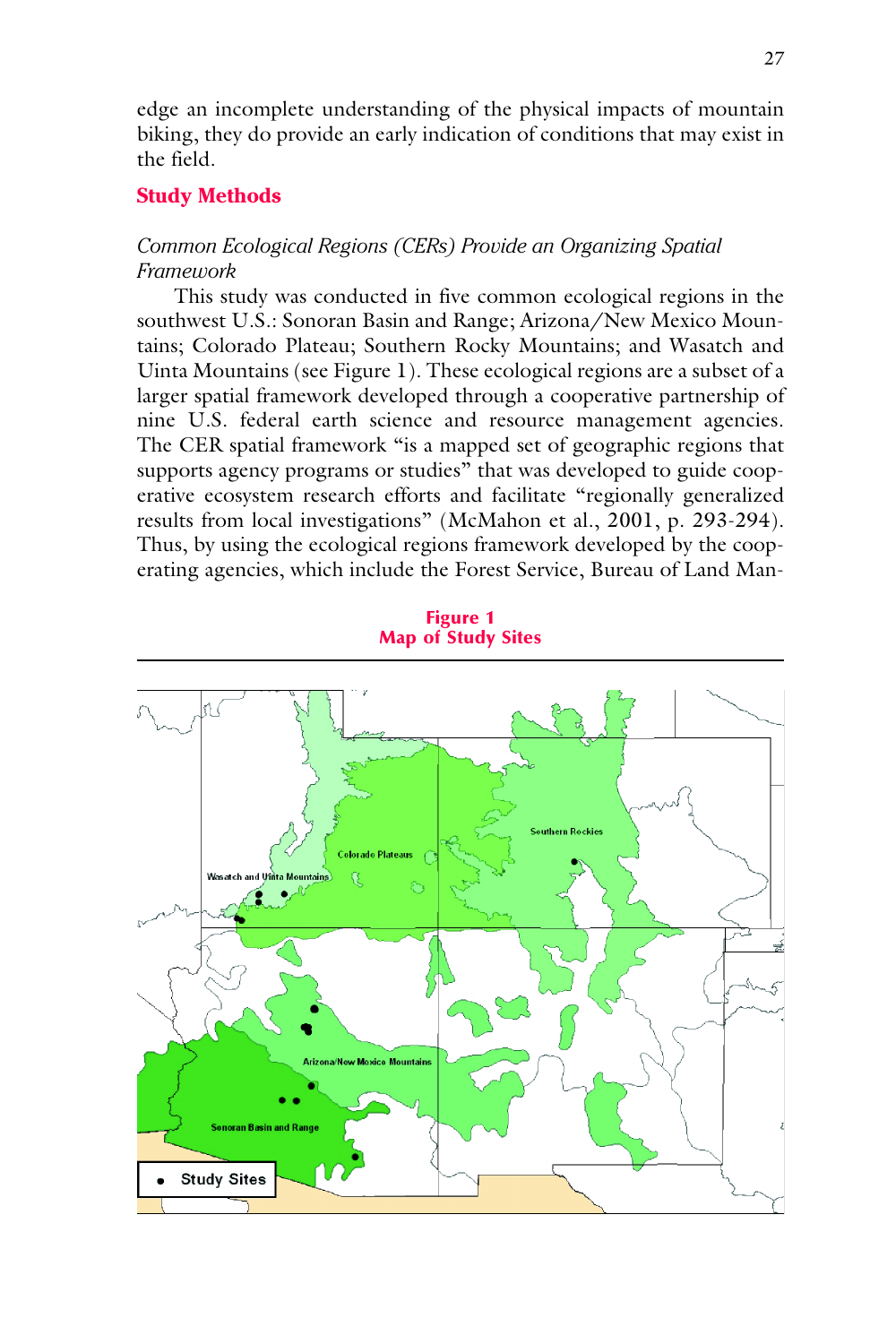agement, Fish and Wildlife Service, and National Park Service, researchers may obtain an "increased measure of confidence in moving from the results of their investigations to characterizing the region as a whole" (McMahon et al., p. 301).

The common ecological regions are based on similarities in biotic, abiotic, terrestrial, and aquatic features of the environment as well as social and cultural meanings attached to those environments (McMahon et al., 2004). These various factors were incorporated into the CERs from the amalgamation of three preliminary spatial frameworks developed by the Forest Service (USFS), Environmental Protection Agency (EPA), and National Resource Conservation Service (NRCS) (McMahon et al., 2001). Each of these three prevailing frameworks was created according to agency agendas and management directions. The latest Forest Service framework, for example, was spawned from an agency focus on ecosystem-based approach to managing national forests and grasslands. The NRCS major land resources framework was shaped from practical USDA requirements for soil classifications necessary for assessing agriculture potential and land use. The MLRA and other NRCS frameworks and soil maps work in a hierarchical manner when placed under the umbrella of the CER framework. Similar to the original USFS approach, the EPA framework is aligned with an overall ecosystem view. McMahon et al. (2001) provided a thorough review of how these three original and contributing frameworks have undergone subsequent quantitative and qualitative analysis to create the interagency coordinated CERs.

The five CERs in which data were collected for this study are characterized by vegetation, soils, physiographic, land use, land cover, and geology elements represented in the contributing frameworks mentioned above. The Sonoran Basin and Range region is characterized by extensive areas of palo verde-cactus shrub and giant saguaro cactus and has large tracts of federally managed lands. The basins are marked by grama-tobosa shrubsteppe while the ranges are covered with oak-juniper woodlands, and ponderosa pine on the higher elevations. The Arizona/New Mexico Mountains region is a relatively dry, warm environment, with chaparral at lower elevations, pinyon-juniper, and oak woodlands at lower to middle elevations, and higher elevations covered by Ponderosa pine forests and smaller areas of spruce, fir, Douglas fir, and aspen. In the Colorado Plateau region, differences in elevation distinguish this region from nearby Arizona/New Mexico Plateau where it reaches lower and Wyoming Basin to the north as it is generally more elevated. In large, low-lying areas, saltbrush-greasewood vegetation is dominant. The pinyon-juniper woodlands of the elevated plateaus of this region include sheer sidewalls of abrupt changes in local relief, ranging from 300-600 meters. The Wasatch and Uinta Mountains region, also the westernmost region in this study, encompasses a central area of high, precipitous mountains with intermittent valleys, plateaus, and open high mountains. Vegetation is manifest in a banded pattern where aspen, chaparral, and juniper-pinyon and oak are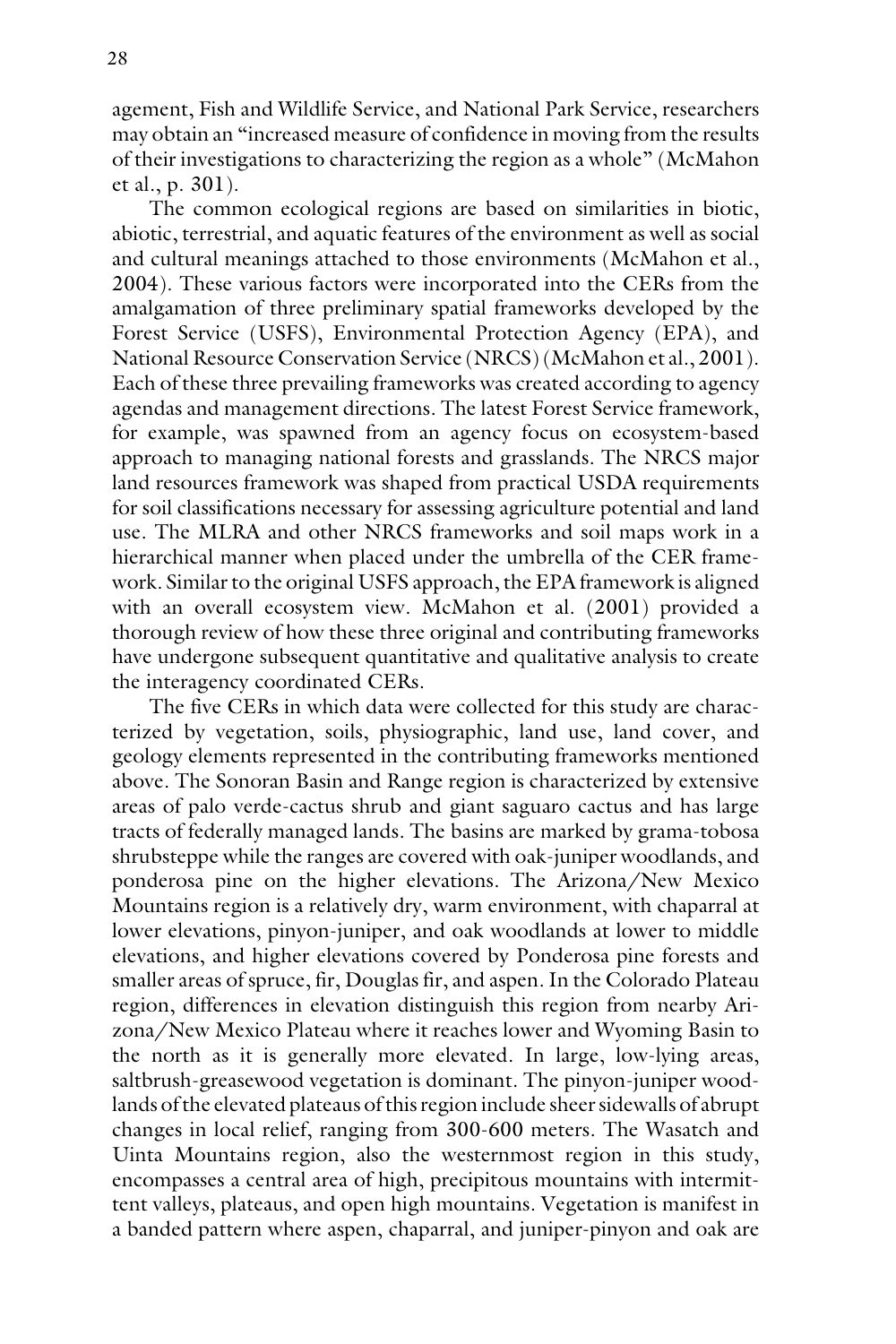common at middle elevations. The region is also typified by less lodgepole pine and a greater emphasis on grazing livestock than in the neighboring Middle Rockies region to the north. Finally, the Southern Rockies region, which marks the eastern extent of the areas studied, includes high elevations and steep, rocky mountains. Large portions of this region are covered by coniferous forest, while the highest elevations take on alpine characteristics. Similar to the Wasatch and Uinta Mountains region, elevation banding dictates vegetation, soil, and land use in the Southern Rockies region. Lower elevations contain grasses and shrubs and are grazed heavily. Moderate elevations include grazing and are covered by Douglas fir, ponderosa pine, aspen, and juniper and oak woodlands. Higher elevations are abundant with coniferous forests that receive minimal grazing activity (US Environmental Protection Agency, 2005). Although there is variability in biotic and abiotic elements within ecological regions, this spatial framework provides a useful system for segmenting the region and providing context for interpretation and extrapolation of environmental research findings.

### *Trail Selection*

The goal of the trail selection procedure was to identify mountain bike trails or trail segments within each ecological region that were generally typical of trail conditions in that region. A comprehensive list of potential trail segments was developed in cooperation with land management agencies and mountain bike and trail associations. The focus was to identify trail segments identified by the responsible management agency as system trails—in keeping with the purpose of the research to examine impacts to existing trails where mountain biking might be sustained as a legitimate activity. Some trail segments were initially user-created but had been adopted into the agency trail system if design parameters were within agency specifications. To isolate impacts associated with mountain bike trails to the greatest extent possible in a field research setting, trail segments were excluded from the sample frame if motorized use, equestrian use, or multiple-use was dominant. We initially planned to use a 3 x 3 x 5 full factorial design with three levels of use (low/medium/high) and three levels of slope (low/medium/high) across five ecological regions; however, once candidate trail segments were identified, the necessary diversity in use level in each region was lacking, given the use-type restrictions. Specifically, there were inadequate data points to fill cells for low use levels for four of the five CERs and medium use level for two of the five CERs. Ultimately, a total of 162.3 miles of trails were purposively selected in the five common ecological regions. Thus, several limitations of the completed sample should be noted, including the lack of diversity in use levels across the five study regions, the lack of verifiable use level information, and the small number of sample points collected in the Colorado Plateau region, which resulted from time and resource limitations for the field research data collection. Future researchers should consider collecting systematic trail use level information using trail counters or other methods.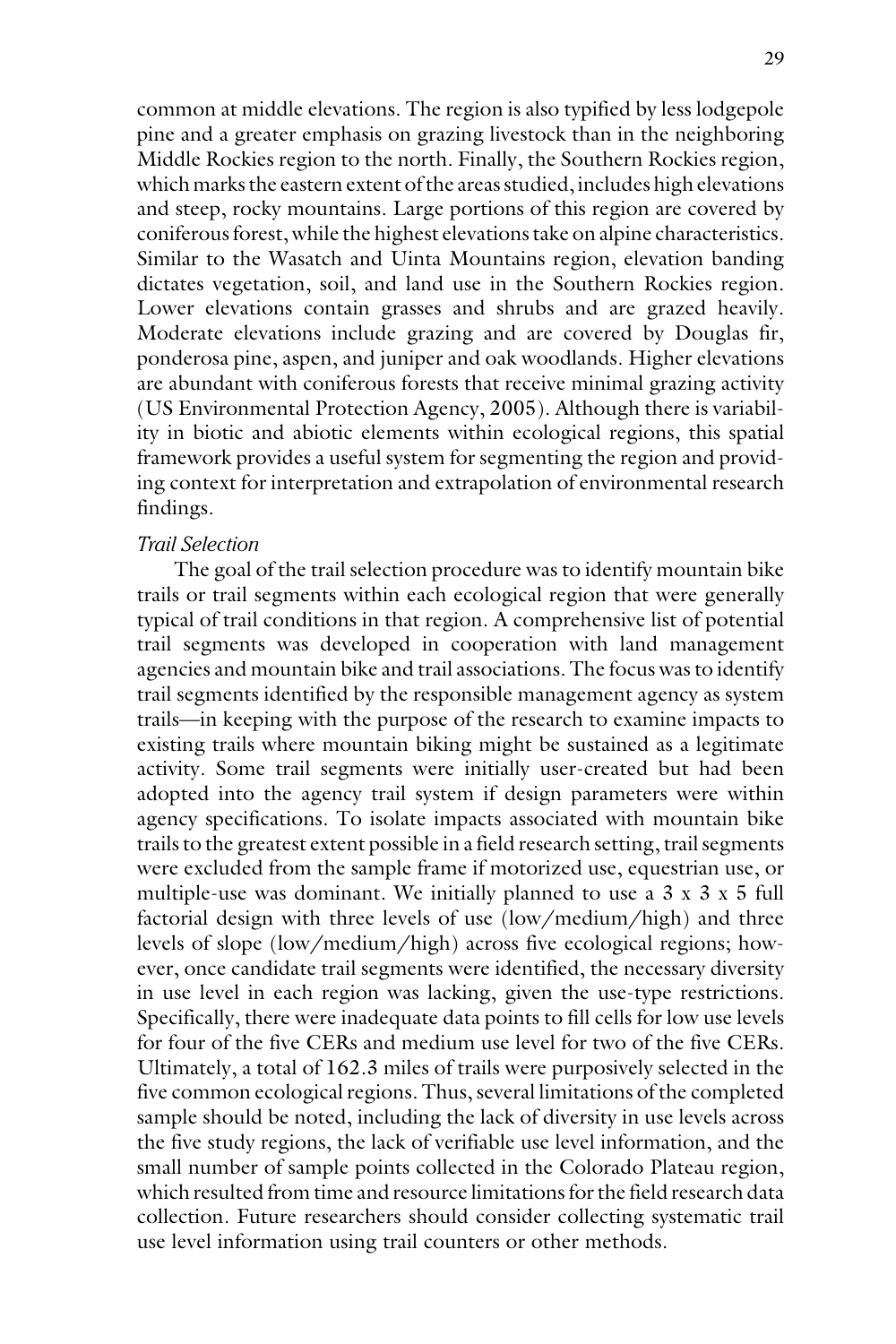The completed sample of trail segments in each region cannot be determined to be representative of that region and extrapolation of the study findings to the ecological region as a whole, is inappropriate at this time, and thus our findings should be cautiously interpreted at larger spatial scales. By adopting the common ecological regions as an eco-spatial framework for recreation impact research, however, we aim to encourage the long-term development of a comprehensive knowledge base of impact conditions across these regions. The CER framework is available for download as a GIS layer (US Environmental Protection Agency, 2005) and subsequent research utilizing this framework would facilitate comparative spatial analyses and ultimately confident generalizations about the relationships between specific causative and non-causative but related factors and specific impacts across different regions of the U.S., thus overcoming one of the limitations of recreation impact research—namely that research tends to be opportunistic, site-specific and driven by specific management concerns.

#### *Trail Impact Assessment Procedures*

A point-measurement trail assessment procedure was utilized in this study, focusing on measuring maximum incision and trail width. The point sampling method is most appropriate for assessing trail impacts, such as incision and width, which are continuous along the trail (Marion & Leung, 2001). For the point measurement method, a bicycle wheel measuring computer was used to identify systematic sampling points at intervals located every 805m (1/2 mile) along the trail after a random start point near the trailhead. Leung and Marion (1999) examined the influence of sampling interval on the accuracy of trail impact assessments for frequency of occurrence and lineal extent for four common impacts (tread incision, wet soil, exposed roots, multiple trailing) and found that intervals of less than 100m provided the most accurate estimate of lineal extent. Recognizing the inefficiency of such sampling intensity for most settings, however, the authors concluded that "sampling intervals between 100m-500m are therefore recommended to achieve an appropriate balance between estimate accuracy and efficiency of field work" (p. 178). Thus, a limitation of this study is a large sampling interval relative to other studies and the potential for loss in accuracy. The justification for this approach was to include as large a sample of trail miles as possible across a broad geographic region in this exploratory investigation.

At each sample point, trail boundaries were defined to include the area where the vast majority of trail use (>90%) occurred by identifying visually obvious disturbance indicated by changes in ground vegetation height, cover and composition. Temporary stakes were placed at the trail boundaries to establish a transect perpendicular to the trail tread. Trail width was defined as the distance between the trail boundary points and measured in inches to the nearest inch. A taut nylon cord was stretched between the base of the stakes and maximum trail incision (MIC) was measured as the maximum depth from the string to the trail surface in inches to the nearest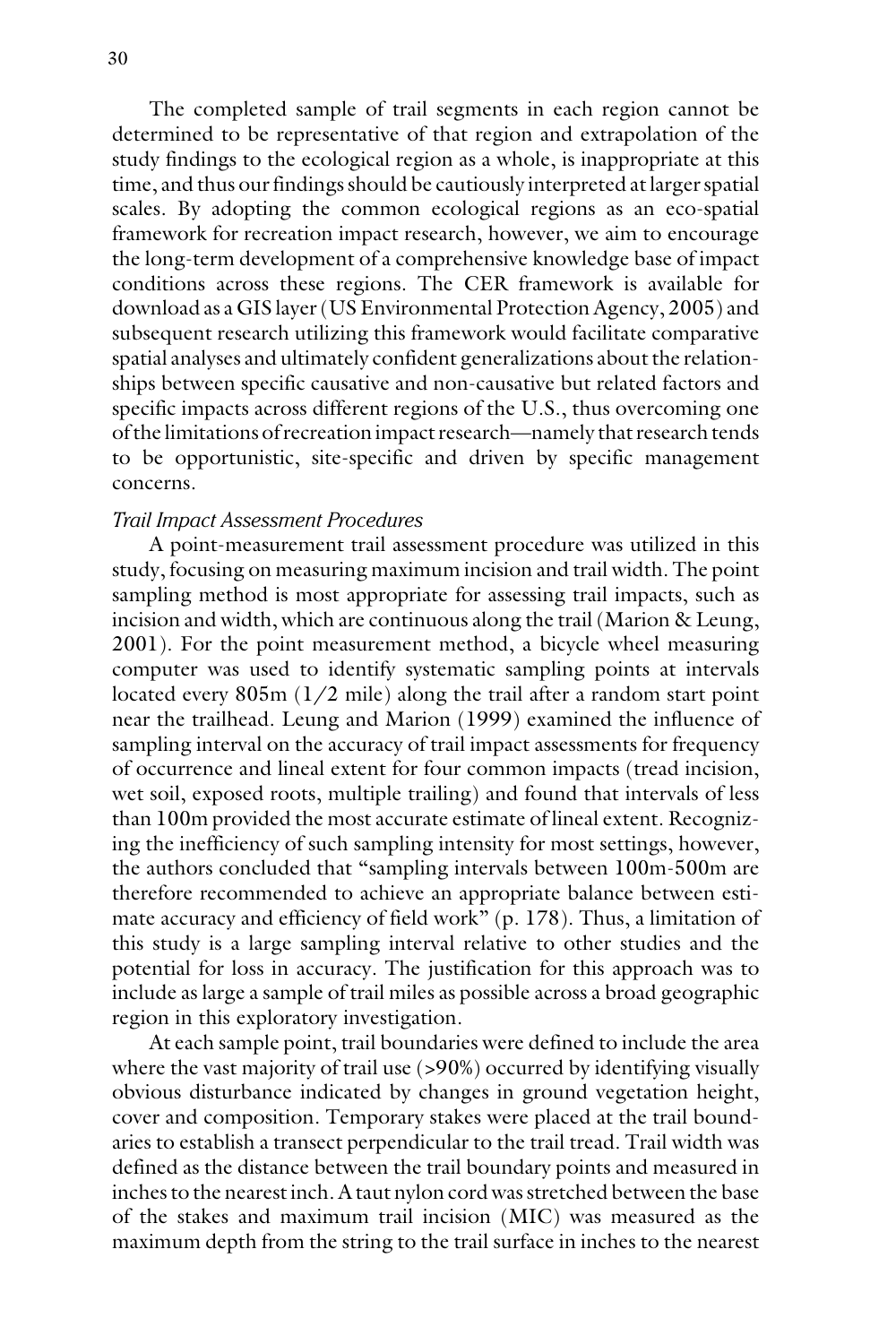quarter inch. At each measurement point, technicians used digital camera to capture site images and recorded locations using Global Positioning System (GPS) receiver. Data were collected between May 2003 and March 2005 during the primary use season for each ecological region, entered into an online Microsoft Access 2003 database and analyzed using SPSS (Version 12).

### **Results**

Data for the study were collected from 162.3 miles of mountain bike trails across five common ecological regions, which resulted in 319 point measurements (see Table 1). Of the 162.3 miles of trails assessed, 91.7 miles were managed by the U.S. Forest Service, 27.5 miles by a county parks and recreation agency, 16.4 miles by a state government agency, 17.8 miles by the Bureau of Land Management, and 8.9 miles by a city government.

Table 1 Mileage of Mountain Bike Trails Assessed and Number of Sample Points Across Three Categories of Slope for Five Common Ecological Regions

|                                | Mileage | Sample points |                    |    |       |
|--------------------------------|---------|---------------|--------------------|----|-------|
|                                |         | $< 5\%$       | 5\% to 10\% > 10\% |    | Total |
| Colorado Plateaus              | 17.8    | 9             | 21                 |    | 37    |
| Wasatch and Uinta Mountains    | 26.8    | 16            | 19                 | 19 | 54    |
| Southern Rockies               | 29.3    | 15            | 25                 | 12 | 52    |
| Arizona / New Mexico Mountains | 35.6    | 26            | 25                 | 25 | 76    |
| Sonoran Basin and Range        | 52.8    | 52            | 22                 | 26 | 100   |
| Total                          | 162.3   | 118           | 112                | 89 | 319   |
|                                |         |               |                    |    |       |

Mountain biking was the dominant activity on all trail segments, with three trails engineered specifically for this use.

Trail slope is a key factor influencing potential for impacts to soil and vegetation on recreation trails (Goeft, 2000; Wilson & Seney, 1994) with trail slopes greater than 12% typically associated with higher potential for degradation. As shown in Table 2, 37% of the sample points had a slope of less than 5%, 35% had a slope of 5% to 10%, and 27% had a slope greater than 10%. The mean slope for all sample points in the study was 7.6% with a minimum of 0% and a maximum of 38%. Considering the trail segments in each of the CERs, the mean slopes were: Sonoran Basin and Range (7%); Arizona/New Mexico Mountains (8%); Colorado Plateau (7%); Southern Rocky Mountains (7%); Wasatch and Uinta Mountains (8%).

The mean maximum trail incision, or trail depth, across all sample points was 1.48 in. with a median of 1.0 in. and maximum 10.0 in. The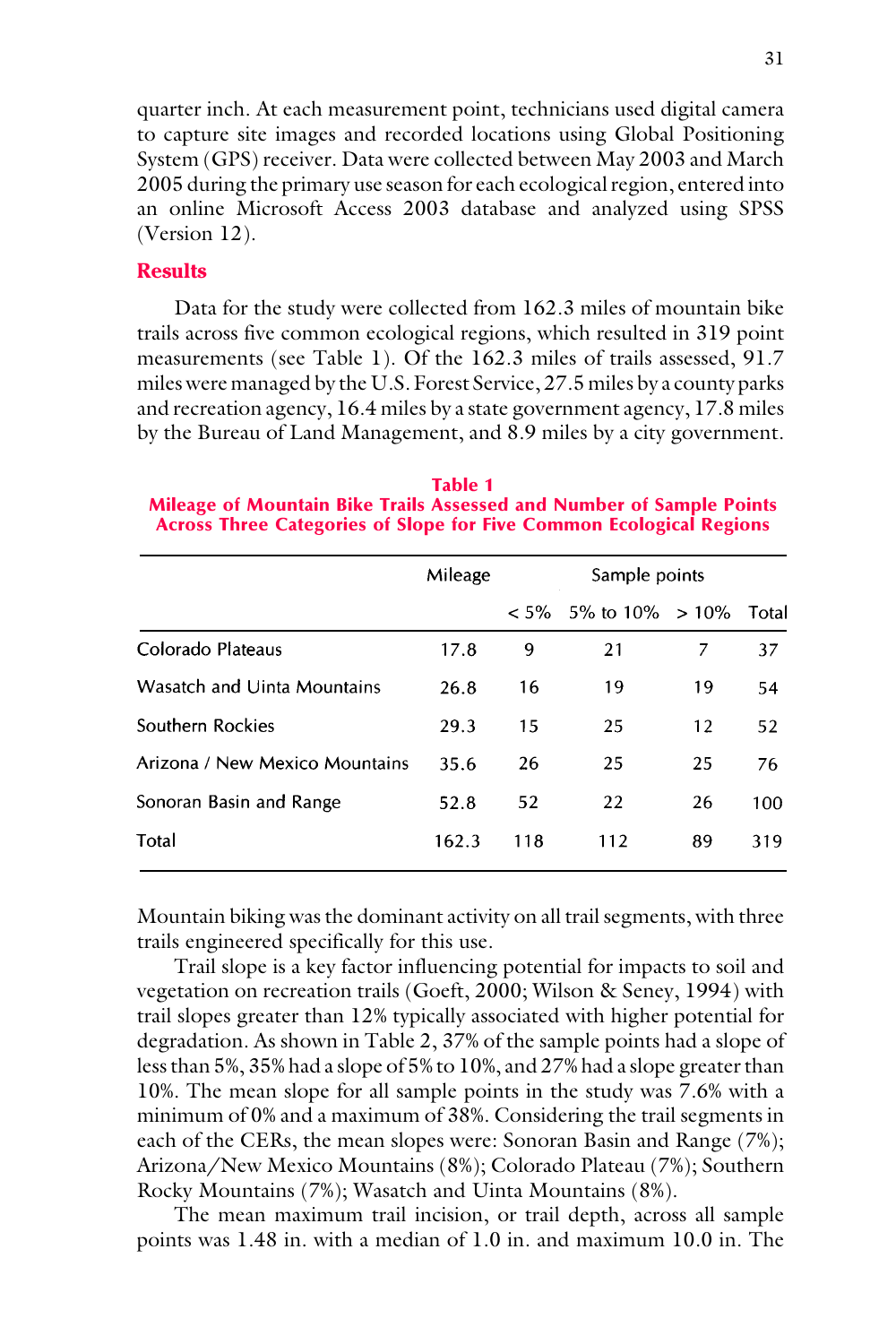| Common Ecological Region       |           | Trail Grade Trail Width (ft.) MIC (in.) |      |
|--------------------------------|-----------|-----------------------------------------|------|
| Colorado Plateaus              | $< 5\%$   | 1.87                                    | 0.78 |
|                                | 5% to 10% | 2.24                                    | 1.14 |
|                                | $>10\%$   | 2.41                                    | 1.00 |
| Wasatch and Uinta Mountains    | $< 5\%$   | 2.14                                    | 1.06 |
|                                | 5% to 10% | 2.31                                    | 1.31 |
|                                | >10%      | 2.28                                    | 1.74 |
| Southern Rockies               | $< 5\%$   | 1.94                                    | 1.73 |
|                                | 5% to 10% | 2.10                                    | 2.00 |
|                                | >10%      | 4.02                                    | 1.67 |
| Arizona / New Mexico Mountains | $< 5\%$   | 3.45                                    | 1.62 |
|                                | 5% to 10% | 4.12                                    | 1.88 |
|                                | $>10\%$   | 2.61                                    | 2.20 |
| Sonoran Basin and Range        | $< 5\%$   | 2.48                                    | 0.83 |
|                                | 5% to 10% | 2.34                                    | 1.55 |
|                                | $>10\%$   | 1.84                                    | 1.61 |

Table 2 Mean Trail Width and Maximum Incision at Three Slope Levels Across Five Common Ecological Regions

mean trail width across all sample points was 32 in., with a median of 26 in. and a maximum of 109 in. Table 3 displays the values for trail width and maximum trail incision by each trail slope category and across the five ecological regions. Multiple analysis of variance (MANOVA) was used to examine the relationships between the influential factors of CER and slope and the impacts of trail width and maximum trail incision. For MANOVA, the assumption is that dependent variables are multivariate normal; however analysis of variance is robust to departures from normality. The results, displayed in Table 4, showed a significant main effect of CER on both trail width and maximum trail incision. Average trail width for the sample points was significantly higher in the Arizona/New Mexico Mountains than all other regions; this was followed by Sonoran Basin and Range, Wasatch and Uinta Mountains, Southern Rocky Mountains, and Colorado Plateau. MIC was highest for the sample points in the Arizona/New Mexico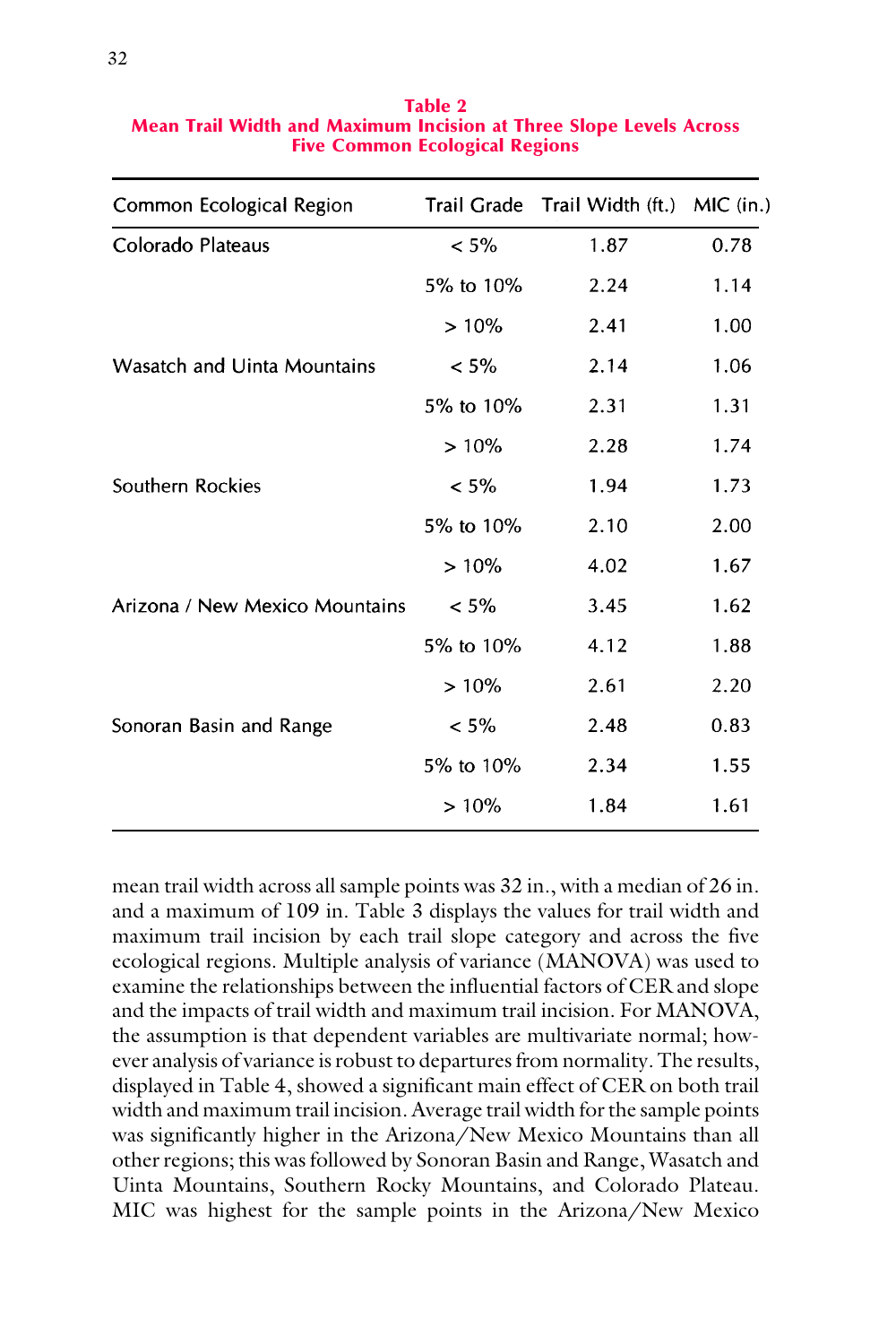| Source     | Dependent          | df             | <b>MS</b> | F      | р       |
|------------|--------------------|----------------|-----------|--------|---------|
|            | Variable           |                |           |        |         |
| Model      | Width <sup>ª</sup> | 14             | 11.35     | 5.576  | < .0005 |
|            | MIC <sup>b</sup>   | 14             | 4.38      | 4.007  | < .0005 |
| <b>CER</b> | Width              | $\overline{4}$ | 37.04     | 18.196 | < .0005 |
|            | <b>MIC</b>         | 4              | 6.96      | 6.371  | < .0005 |
| Slope      | Width              | $\overline{2}$ | 1.80      | .885   | .414    |
|            | <b>MIC</b>         | $\overline{2}$ | 4.67      | 4.272  | .015    |
| CER*Slope  | Width              | 8              | 0.75      | .371   | .936    |
|            | <b>MIC</b>         | 8              | 0.79      | .723   | .671    |

Table 3 Multiple Analysis of Variance (MANOVA) for Impact Parameters

Note.  ${}^{a}R^{2}$  = .20 (Adjusted  $R^{2}$  = .17);  ${}^{b}R^{2}$  = .16 (Adjusted  $R^{2}$  = .12).

| <b>Multiple Analysis of Variance (MANOVA) for Impact Parameters</b> |                    |                |        |        |      |
|---------------------------------------------------------------------|--------------------|----------------|--------|--------|------|
| Source                                                              | Dependent          | df             | MS.    | F      | P    |
|                                                                     | Variable           |                |        |        |      |
| Model                                                               | Width <sup>a</sup> | 14             | 11.350 | 5.576  | .000 |
|                                                                     | MIC <sup>b</sup>   | 14             | 4.380  | 4.007  | .000 |
| <b>CER</b>                                                          | Width              | 4              | 37.037 | 18.196 | .000 |
|                                                                     | <b>MIC</b>         | 4              | 6.964  | 6.371  | .000 |
| Slope                                                               | Width              | $\overline{2}$ | 1.802  | .885   | .414 |
|                                                                     | <b>MIC</b>         | $\overline{2}$ | 4.670  | 4.272  | .015 |
| CER*Slope<br>MIC                                                    | Width              | 8              | .754   | .371   | .936 |
|                                                                     |                    | 8              | .791   | .723   | .671 |

Table 4

Note.  ${}^{a}R^{2}$  = .204 (Adjusted R Squared = .168);  ${}^{b}R^{2}$  = .156 (Adjusted R Squared =  $.117$ ).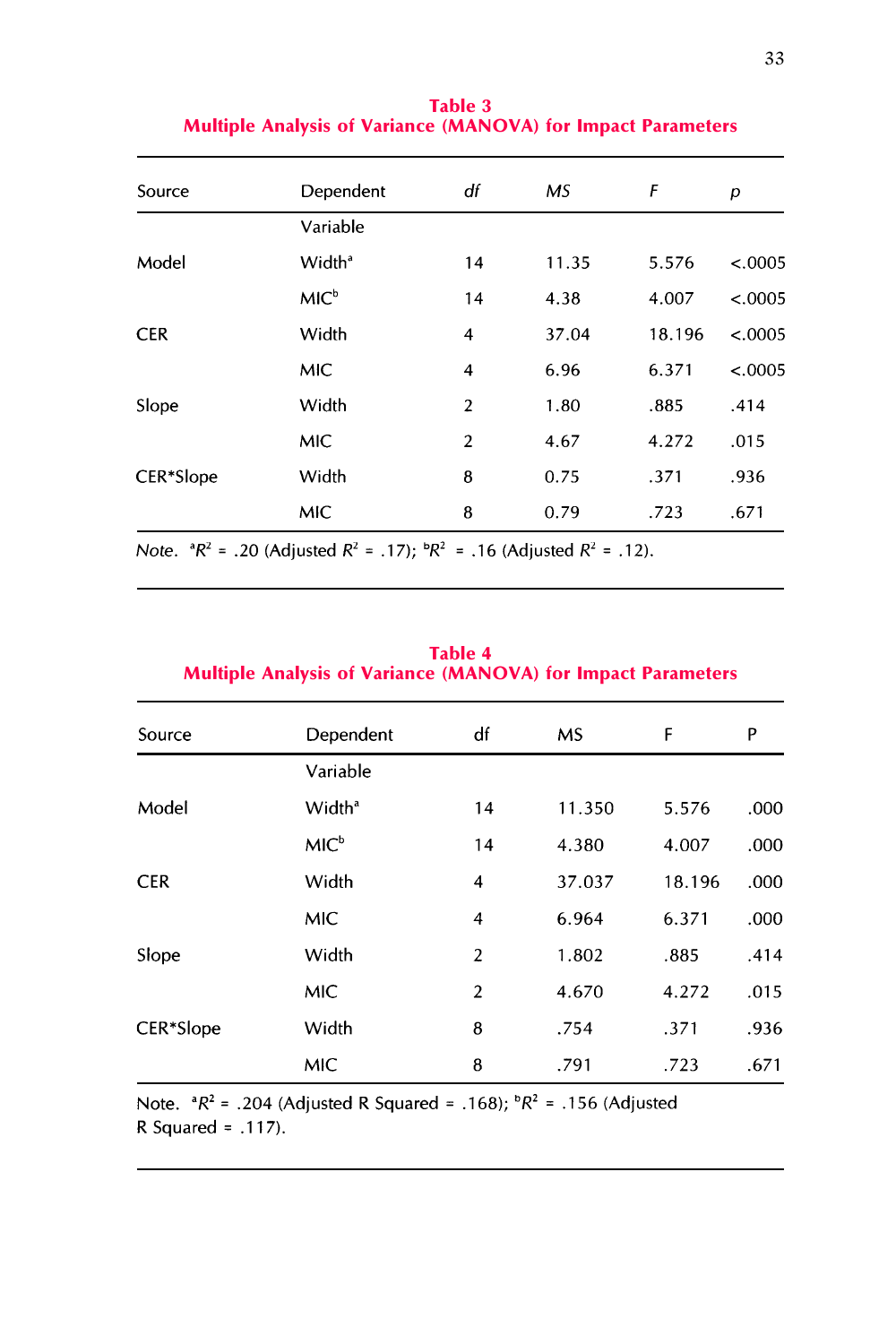Mountains, followed by Southern Rocky Mountains, Wasatch and Uinta Mountains, Sonoran Basin and Range, and Colorado Plateau.

There was a significant main effect of trail slope on maximum trail incision—as slope increased, maximum incision increased. MIC for slopes of less than 5% was significantly lower than slopes of 5% to 10% and significantly lower than for slopes of greater than 10%. The latter two slope categories were not significantly different. There was not a significant main effect of trail slope on trail width, but, generally, as slope increased, trail width increased. Average trail width was 30 in. for slopes less than 5%, 32 in. for slopes 5% to 10%, and 34 in. for slopes greater than 10%. Figure 2 displays the findings for MIC across three categories of trail slope for each CER. For three of the five CERs—Arizona/New Mexico Mountains, Sonoran Basin and Range, and Wasatch and Uinta Mountains—incision was smallest on slopes less than 5%, higher on slopes 5% to 10%, and highest on slopes greater than 10%. In the two other regions, different patterns emerged. In the Colorado Plateaus, MIC increased from 0.78 in. at slopes less than 5% to 1.14 in. at slopes of 5% to 10%, but fell to 1.00 in. at slopes of greater than 10%. MIC for sample points in the Southern Rockies CER was 1.73 in. at less than 5% slope and increased to 2.00 in. at 5% to 10% slopes, but MIC lowest at slopes of greater than 10% (1.67 in.).

The effects of slope and CER on trail width are graphed in Figure 3. As noted earlier, slope did not have a significant effect on width for the sample points in the study, although in general higher slopes were associated with

Figure 2 Mean Maximum Trail Incision at Three Different Slope Levels Across Five Common Ecological Regions

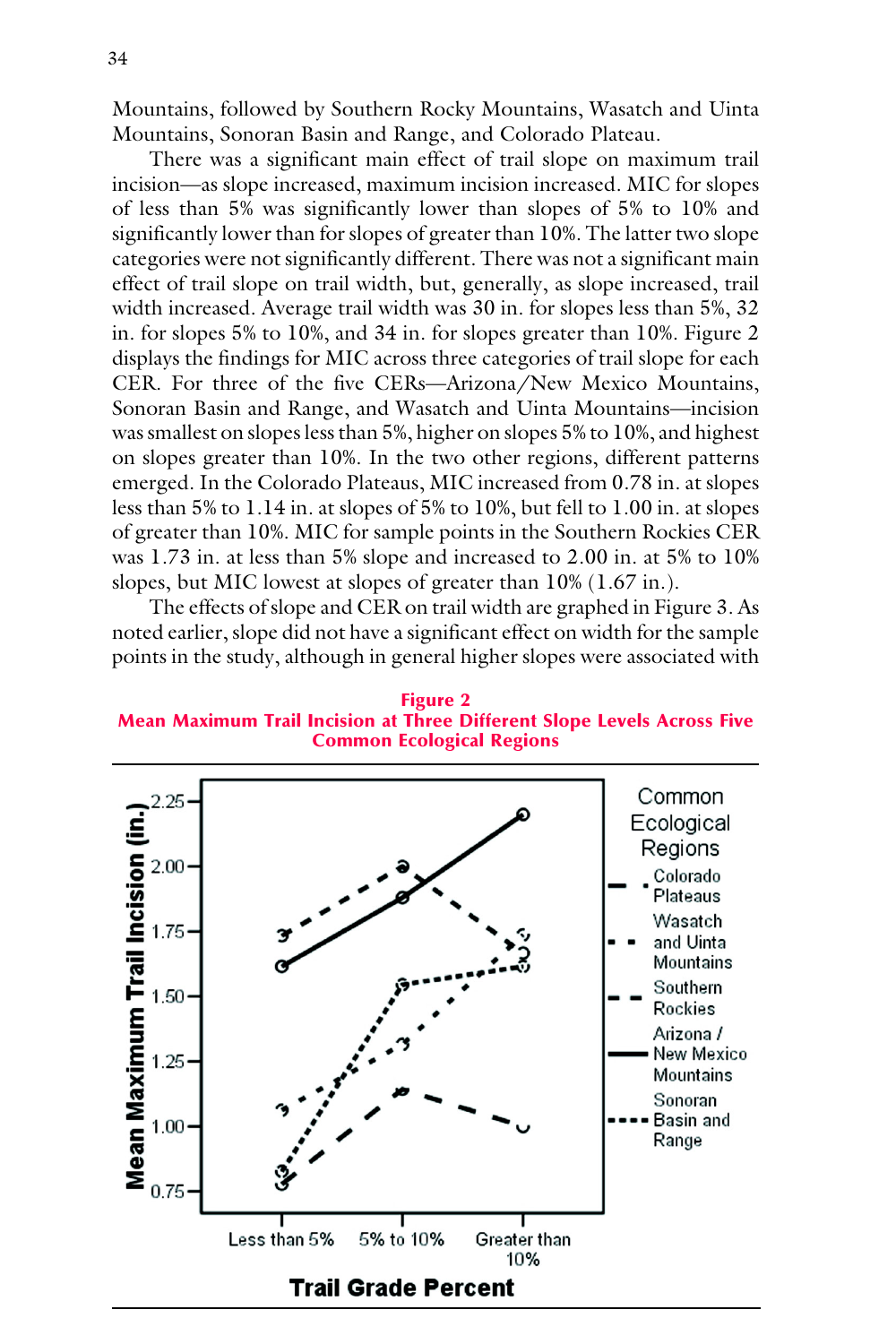Figure 3 Mean Trail Width at Three Different Slope Levels Across Five Common Ecological Regions



higher trail width. For sample points in three of the five CERs—Arizona/ New Mexico Mountains, Wasatch and Uinta Mountains, and Southern Rockies, the trend lines show higher slopes to be associated with increasing width, but the differences are small. Trail width for the sample points in the Arizona/New Mexico Mountains was significantly greater than all other regions at each slope level. In this region, width increased from 42 in. at less than 5% slope to 50 in. at 5% to 10% slopes and 48 in. at greater than 10% slope. For sample points in Colorado Plateaus, width increased from 22 in. at the lower slopes to 27 in. at the middle slopes, but then dropped to 22 in. at the steeper slopes. On the contrary, trail width for points in the Sonoran Basin and Range was lowest in the 5% to 10% slope category. The interaction between CER and slope was not significant.

#### **Conclusions**

Data for this study were collected from 319 sample points gathered from 162.3 miles of mountain bike trails in five common ecological regions of the southwest United States. Significant differences were identified between trails in different common ecological regions for both trail width and maximum incision. Trail width at sample points in the Arizona/New Mexico Mountains was significantly higher than sample points for all other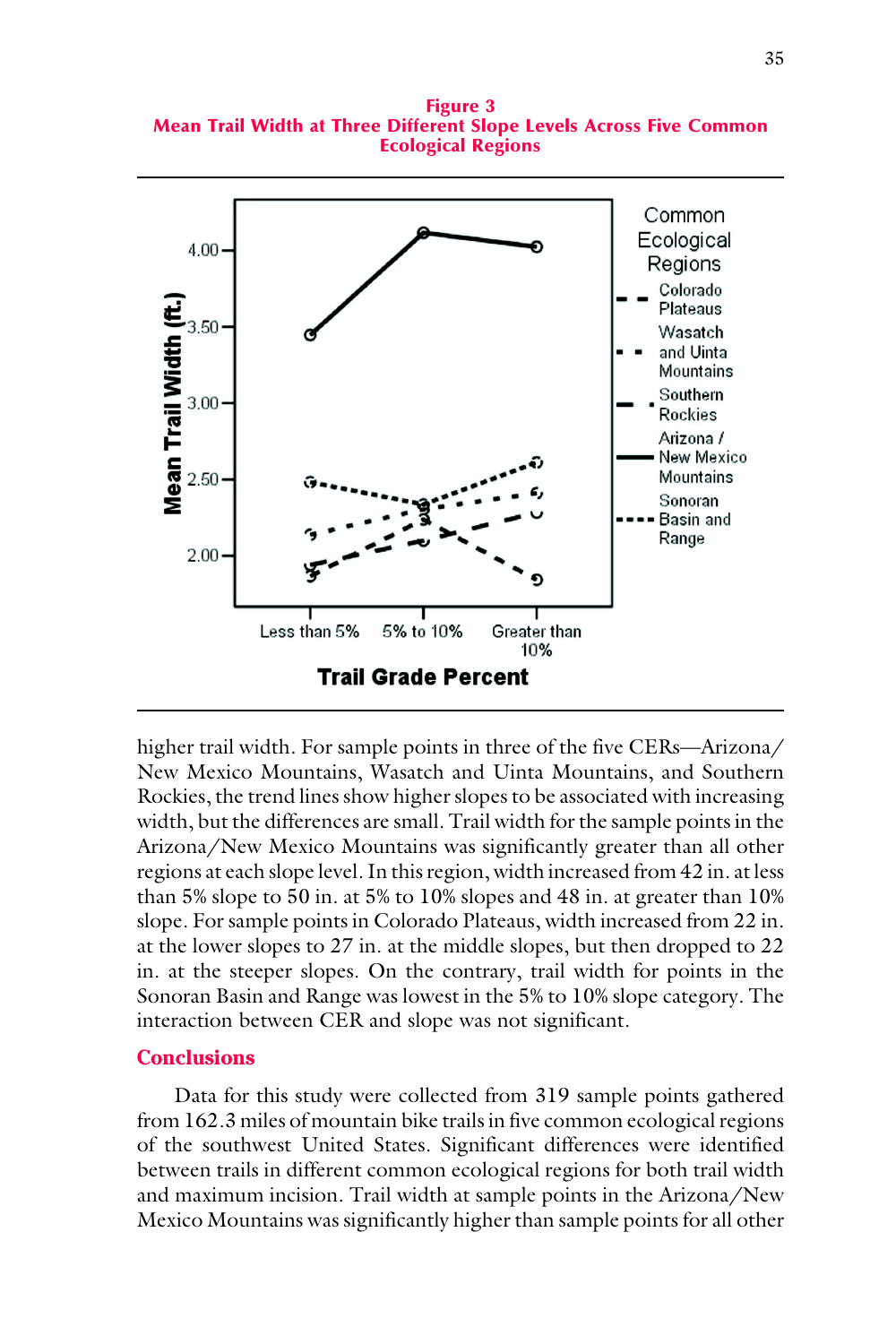regions. These finding may be explained by environmental features such as vegetation associations or soil, or by use-related variables or management factors at the specific trails included in this study. Without adequate controls, it is not possible to isolate the effects of each contributing factor, but several explanations are plausible. Environmentally, the dominant vegetation for most trail segments in the Arizona/New Mexico Mountains was sparse chapparal and pinyon-juniper and the soil was mostly sandyloam to loam. Such relatively sparse vegetation and fine, homogenous soils may not prevent trail widening as effectively as, for instance, the imposing trailside cactus vegetation and rockier soils in the Sonoran Basin and Range or the more densely forested portions of the Southern Rockies and Wasatch and Uinta Mountains. Regarding use-related factors, the sampled trails in the Arizona/New Mexico Mountains region are located in the Coconino National Forest near Sedona and Flagstaff, Arizona and these trails were the most heavily used in the study. The trails are popular for day hiking and it is hypothesized that heavy use and user behavior contributed to increased width. For instance, although systematic observation of recreation behavior was not part of this study, field researchers' notes suggest that as mountain bikers passed others on the higher-use trails, users leave the main tread, disturbing soil and vegetation. This use-related explanation is consistent with Marion and Leung's (2001) study of trails in Great Smoky Mountains National Park, which found that trail width was the only impact condition significantly related to use level. Regarding maximum incision, values were significantly higher in the Arizona/New Mexico Mountains and Southern Rockies regions than all other regions.

Consistent with previous mountain bike trail research (Goeft & Alder, 2001; Wilson & Seney, 1994), increasing slope was associated with greater impact; in this case maximum incision. Specifically, MIC was greater at slopes of 5% to 10% than at slopes of less than 5% in all five CERs. This finding is significant, suggesting a direct relationship between slope and MIC, especially at small to moderate slopes. Future research might test this hypothesis through a multiple regression analyses to isolate the relative contribution of slope and ecological characteristics, as well as use level, and management agency. Although the interaction between CER and slope was not statistically significant, the pattern of results in the data show that MIC on sample points from two regions—Southern Rockies and Colorado Plateaus—was lower at slopes of greater than 10% than at slopes of 5% to 10%. This pattern may be explained by increased management attention to those trail segments at greater slopes, lower use on steep trail segments, or by more resistant soils. Further investigation is necessary to determine if environmental features, use-related variables, or management factors mediate the relationship between slope and incision at higher slopes. Trail slope was related to maximum incision but not trail width.

Relative to other trail impact research, the sites assessed in this study were in similar condition on the specific parameters measured. Average overall trail width for all sample points in our study was 32 in., with a median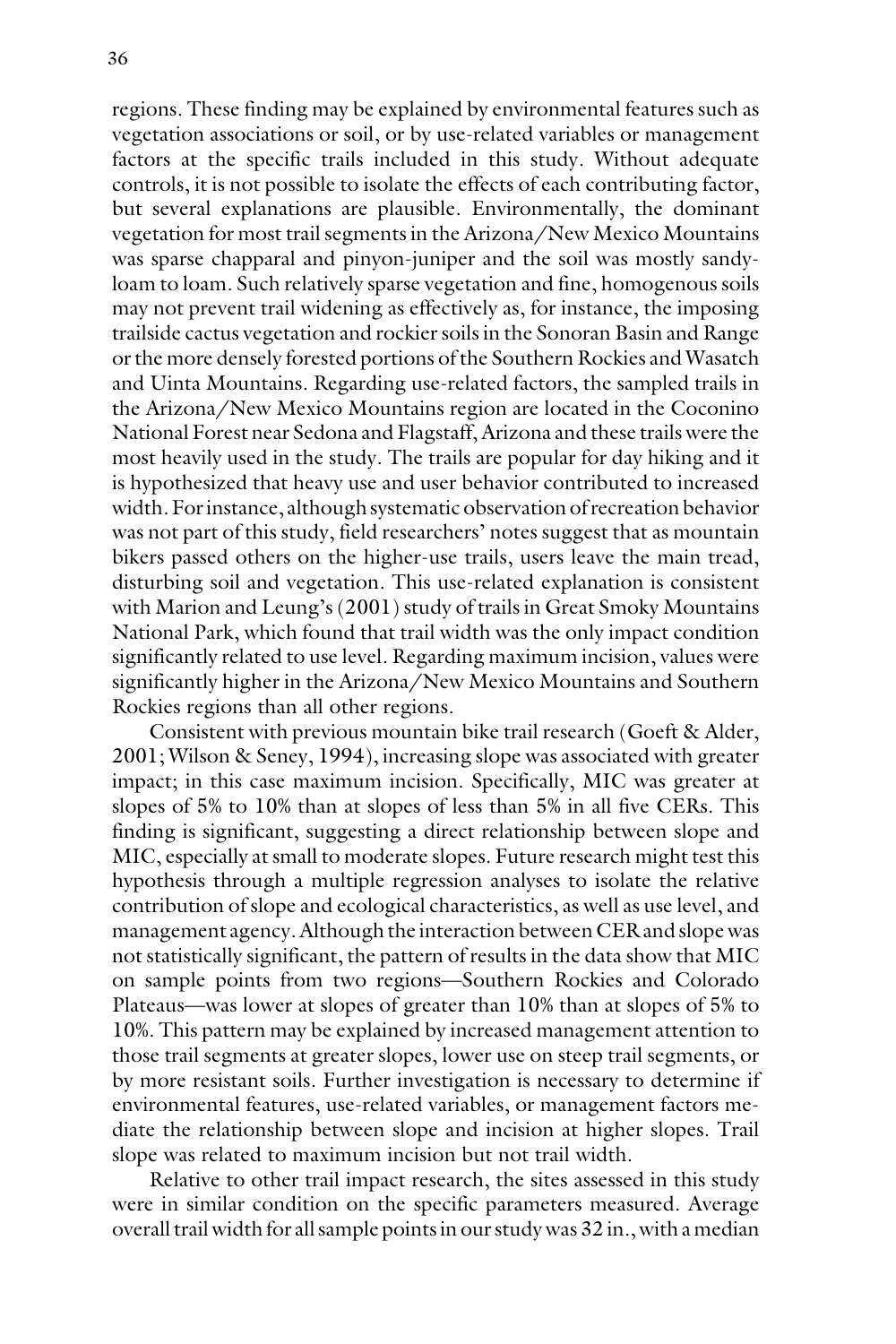of 26 in., and average maximum incision was 1.48 in. with a range of 0 to 10 and median of 1.0 in. The width and depth of the trails in this study are similar to the multiple use trails Great Smoky Mountains National Park discussed by Marion and Leung (2001), where point sampling method found the range of width to be 9 in. to 57 in. with a median of 17 in., and a range of incision within current tread boundary of 0 in. to 6 in. and a median of 0 in. Average width in our study was similar to lower use mountain bike trails in Australia studied by Goeft and Alder (2001), which found width to range from 17 in. to 26 in., and mountain bike trails in Tennessee assessed by Marion and Olive (2004), which found average width to be 24 in. In the Marion and Olive study, average width for horse trails was 81 in. and average width on ATV trails was 104 in.; in that study, bike trails had significantly less erosion as measured by cross-sectional area, and less muddiness than horse and ATV trails as well. Similarly, Aust et al. (2005) found an average width of 82 in. for equestrian trails in Hoosier National Forest in Indiana. The findings from our study thus reinforce results from previous research that certain impacts to mountain bike trails, especially width, are comparable or less than hiking or multiple-use trails, and significantly less than impacts to equestrian or off-highway vehicle trails. Although our study focused on only two impacts, when combined with the findings of previous studies (Goeft & Alder, 2001; Wilson & Seney, 1994), a consensus seems to be emerging that recreation impacts to mountain bike trails are largely confined to the main tread and mountain biking is likely a sustainable activity on properly managed trails, at least in the environments studied thus far. To determine the sustainability of mountain biking, however, further research is warranted into other, potentially more ecologically significant impacts, such as wildlife disturbance or introduction and spread of invasive species, and across a broad range of ecological regions.

Our study does suggest that moderate to severe slopes are an area of management concern for increased incision; although we did not assess erosion (e.g., through cross sectional area), this is also a concern for moderate to severe slopes. This is potentially problematic as studies have shown that mountain bikers tend to prefer trails with steeper slopes, downhill features, and sharp curves (Cessford, 1995b; Goeft & Alder, 2001; Hollenhorst et al., 1995). For the trails in our study, the impacts were relatively modest, but systematic monitoring would be prudent. Managers may also want to clearly define and encourage a narrow trail tread in environments, such as the Arizona/New Mexico Mountains, that facilitate free travel along the trail periphery and on multiple-use trails where hikers and bikers frequently pass one another.

A final contribution of this study is the introduction of CERs as an organizing eco-spatial framework for recreation impact research. Additional studies that use this framework will facilitate comparisons of findings and ultimately allow for increased statistical power and meta-analyses to isolate the relative importance of various causal and influential factors on a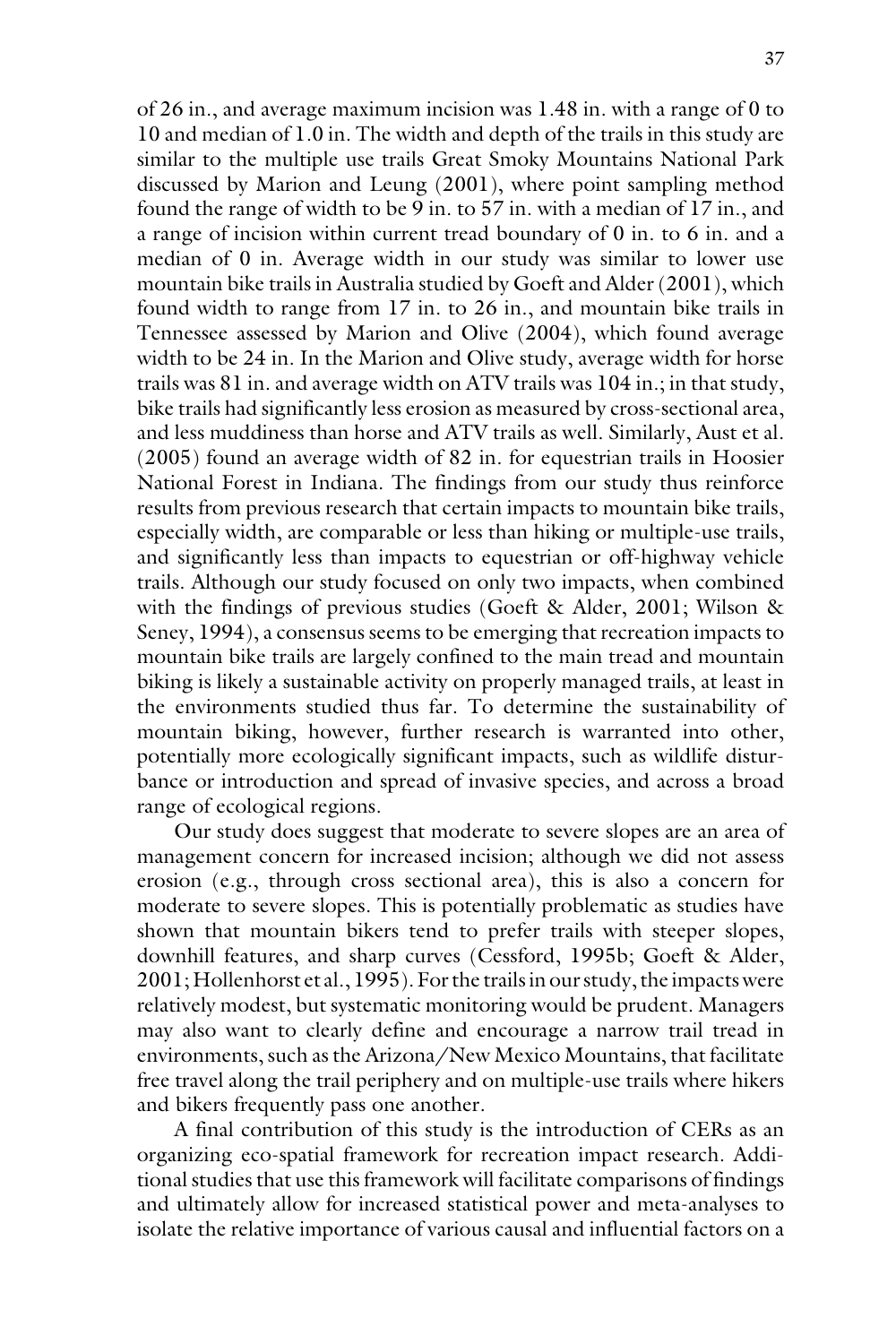wide range of impacts. Such studies, especially when using GIS analyses, have the potential to assist researchers and managers in moving from localized investigations to regionalized generalizations. Despite limitations, this study represents an exploratory first step in this progression.

## **Acknowledgments:**

This research was supported through a Cooperative Agreement between the Bureau of Land Management, Arizona State University, and Northern Arizona University, and facilitated by the Colorado Plateau Cooperative Ecosystem Studies Unit. The authors would like to acknowledge Don Applegate from BLM Arizona and Phil Morlock from Shimano American Corporation for their support and assistance with this project.

#### **References**

- Antonakos, C. (1993). *Environmental and travel preferences of cyclists*. Unpublished Dissertation, University of Michigan, Ann Arbor.
- Aust, M. W., Marion, J. L., & Klye, K. (2005). *Research for the development of best management practices to minimize horse trail impacts on the Hoosier National Forest.* Blacksburg, VA: Virginia Tech, Department of Forestry.
- Baker, N. (1990). Mountain bike management: A tale of three cities. *Western Wildlands, 16*(3), 36-39.
- Banister, C., Groome, D., & Pawson, G. (1992). The shared use debate—A discussion on the joint use of canal towing paths by walkers, anglers and cyclists. *Journal of Environmental Management, 34*(2), 149-158.
- Bicycle Retailer & Industry News. (1999). Bicycle Retailer & Industry News statistics. Retrieved May 25, 2005, from http://www.bicycleretailer.com/ bicycleretailer/images/pdf/statistics.pdf
- Birchard, W., & Proudman, R. D. (2000). *Appalachian Trail design, construction, and maintenance* (2nd ed.). Harpers Ferry, WV: Appalachian Trail Conference.
- Bjorkman, A. (1998). *Biophysical impacts on and user interactions with mountain bicycle off-road trail corridors*. Unpublished Dissertation, University of Wisconsin, Madison.
- Bowker, J., & English, D. (2002). *Mountain biking at Tsali: An assessment of users, preferences, conflicts, and management alternatives* (General Technical Report No. SRS-GTR-059). Asheville, NC: USDA Forest Service, Southern Research Station.
- Carothers, P., Vaske, J. J., & Donnelly, M. P. (2001). Social values versus interpersonal conflict among hikers and mountain bikers. *Leisure Sciences, 23*(1), 47-61.
- Cessford, G. (1995a). *Off-road impacts of mountain bikes: A review and discussion*. Wellington, NZ: Department of Conservation (Science & Research Series No. 92).
- Cessford, G. (1995b). *Off-road mountain biking: A profile of riders and their recreation setting and experience preferences*. Wellington, NZ: Department of Conservation (Science & Research Series No. 93).
- Cessford, G. (2002). *Perception and reality of conflict: Walkers and mountain bikes on the Queen Charlotte track in New Zealand*. Bodenkultur University Vienna, Austria.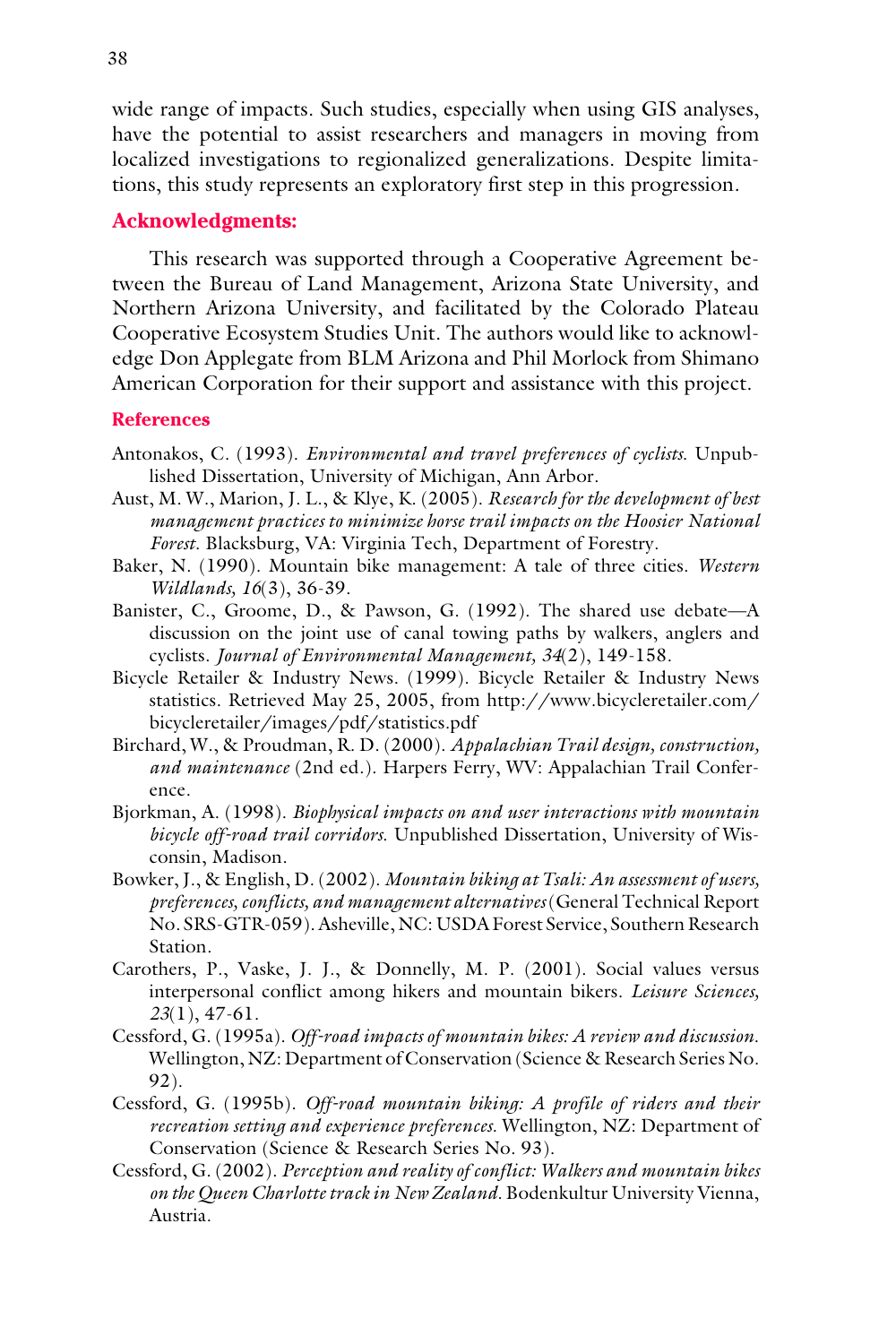- Chavez, D. J. (1993). Recreational mountain biking: A management perspective. *Journal of Park and Recreation Administration, 11*(3), 29-36.
- Chavez, D. J. (1996a). Mountain biking: Direct, indirect, and bridge building management styles. *Journal of Park and Recreation Administration, 14*(4), 21-35.
- Chavez, D. J. (1996b). *Mountain biking: Issues and actions for USDA Forest Service managers* (Research Paper No. PSW-RP-226-Web). Albany, CA: USDA Forest Service, Pacific Southwest Research Station.
- Chavez, D. J., Winter, P., & Baas, J. (1993). Recreational mountain biking: A management perspective. *Journal of Park and Recreation Administration, 11*(3), 29-36.
- Coello, D. (1989). Vicious cycles? *Sierra, 74*, 50-54.
- Cole, D. N. (1987). *Research on soil and vegetation and wilderness: A state-ofknowledge review*(General Technical Report No. INT-220). Fort Collins, CO: USDA Forest Service.
- Edger, C. O. (1997). Mountain biking and the Marin Municipal Water District watershed. *Trends, 34*(3), 5-10.
- Foote, J. (1987). Two-wheel terrors. *Newsweek, 28 September*, 72.
- Goeft, U. (2000). Managing mountain biking in Western Australia. *Australian Parks and Leisure, 3*, 29-31.
- Goeft, U., & Alder, J. (2001). Sustainable mountain biking: A case study from the southwest of Western Australia. *Journal of Sustainable Tourism, 9*(3), 193- 211.
- Grost, R. (1989). Managing the mountain bike. *American Forests, 95*(3/4), 50-53.
- Hammit, W. E., & Cole, D. N. (1998). *Wildland recreation: Ecology and management* (2nd ed.). New York: John Wiley and Sons.
- Hendricks, W. W. (1997). Mountain bike management and research: An introduction. *Trends, 34*(3), 2-4.
- Hendricks, W. W., Ramthun, R., & Chavez, D. J. (2001). The effects of persuasive message source and content on mountain bicyclists' adherence to trail guidelines. *Journal of Park and Recreation Administration, 19*(3), 38-61.
- Hollenhorst, S. J., Schuett, M., Olson, D., & Chavez, D. J. (1995). An examination of the characteristics, preferences, and attitudes of mountain bike users of the national forests. *Journal of Park and Recreation Administration, 13*(3), 41-51.
- Jacoby, J. (1990). Mountain bikes: A new dilemma for wildlife recreation managers. *Western Wildlands, 16*, 25-28.
- Leberman, S., & Mason, P. (2000). Mountain biking in the Manawatu Region: Participants, perceptions, and management decisions. *New Zealand Geographer, 56*(1), 30-38.
- Leung, Y. F., & Marion, J. L. (1996). Trail degradation as influenced by environmental factors: A state-of-the-knowledge review. *Journal of Soil and Water Conservation, 51*(2), 130-136.
- Leung, Y. F., & Marion, J. L. (1999). Assessing trail conditions in protected areas: Application of a problem-assessment method in Great Smoky Mountains National Park, USA. *Environmental Conservation, 26*(4), 270-279.
- Leung, Y. F., & Marion, J. L. (2000). Recreation impacts and management in wilderness: A state-of-knowledge review. In D. N. Cole, S. F. McCool, W. T. Borrie & J. O'Loughlin (Eds.), *Wilderness science in a time of change conference—Volume 5: Wilderness ecosystems, threats, and management* (pp. 23-48). Ogden, UT: USDA Forest Service, Rocky Mountain Research Station.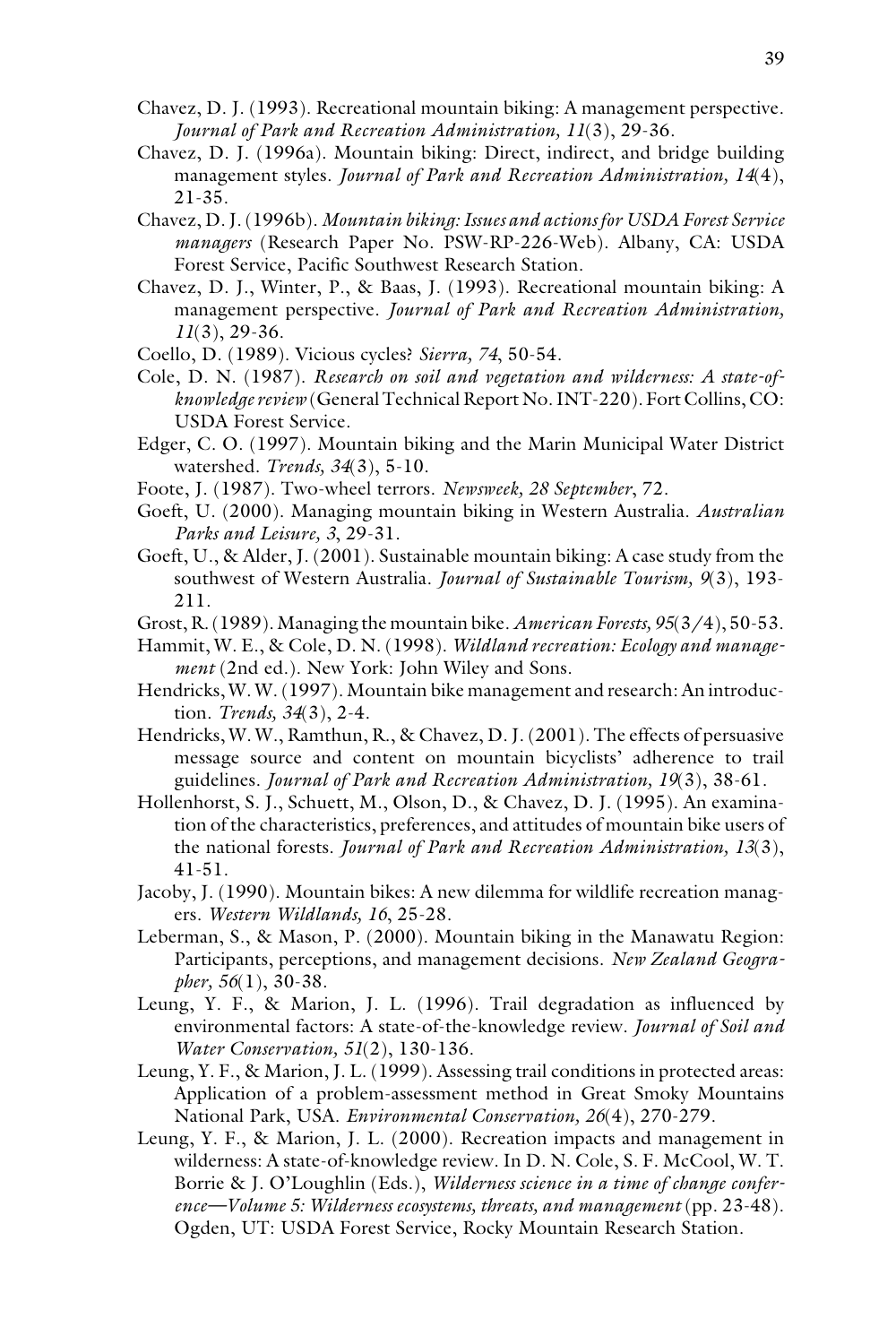- Marion, J. L., & Leung, Y. F. (2001). Trail resource impacts and an examination of alternative assessment techniques. *Journal of Park and Recreation Administration, 19*(3), 17-37.
- Marion, J. L., & Olive, N. (2004). *Assessing and understanding trail degradation: Results from Big South Fork National River and Recreational Area* (Draft Research Report). Blacksburg, VA: U.S. Geological Survey, Patuxent Wildlife Research Center, Virginia Tech Field Unit.
- Mason, P., & Leberman, S. (2000). Local planning for recreation and tourism: A case study of mountain biking from New Zealand's Manawatu region. *Journal of Sustainable Tourism, 8*(2), 97-115.
- McMahon, G., Gregonis, S. M., Waltman, S. W., Omernik, J. M., Thorson, T. D., Freeouf, J. A., et al. (2001). Developing a spatial framework of common ecological regions for the conterminous United States. *Environmental Management, 28*(3), 293-316.
- McMahon, G., Wiken, E. B., & Gauthier, D. A. (2004). Toward a scientifically rigorous basis for developing mapped ecological regions. *Environmental Management, 34*, S111-S124.
- Meinecke, E. P. (1928). *The effect of excessive tourist travel on the California Redwood parks*. Sacramento, CA: California Department of Natural Resources, Division of Parks.
- Moore, R., & Barhlow, K. (1997). Principles for minimizing trail conflicts: Applications to mountain biking. *Trends, 34*(3), 2-4.
- Ramthun, R. (1995). Factors in user group conflict between hikers and mountain bikers. *Leisure Sciences, 17*(3), 159-169.
- Ruddell, E., & Hendricks, W. (1997). Martial arts, Confucius, and managing mountain bikes: The role of etiquette in conflict management. *Trends, 34*(3), 41-44.
- Ruff, A., & Mellors, O. (1993). The mountain bike—the dream machine? *Landscape Research, 18*(3), 104-109.
- Schuett, M. A. (1997). State park directors' perceptions of mountain biking. *Environmental Management, 21*(2), 239-246.
- Schwartz, D. (1994). Over hill, over dale, on a bicycle built for...goo. *Smithsonian, 25*(3), 74-87.
- Staub, F. (1984). Backcountry bicycling—Sport or spoil-sport? *American Forests, 90*(9), 41-41.
- Sun, D., & Walsh, D. (1998). Review of studies on environmental impacts of recreation and tourism in Australia. *Journal of Environmental Management, 53*(4), 323-338.
- Symmonds, M. C., Hammitt, W. E., & Quisenberry, V. L. (2000). Managing recreational trail environments for mountain bike user preferences. *Environmental Management, 25*(5), 549-564.
- Thurston, E., & Reader, R. J. (2001). Impacts of experimentally applied mountain biking and hiking on vegetation and soil of a deciduous forest. *Environmental Management, 27*(3), 397-409.
- US Environmental Protection Agency. (2005). Level III Ecoregions. Retrieved December 13, 2005, from http://www.epa.gov/wed/pages/ecoregions/ level\_iii.htm.
- USDA Forest Service. (2003). Americans' participation in outdoor recreation: Results from NSRE (with weighted data). Retrieved May 5, 2003, from http:/ /www.srs.fs.usda.gov/trends/Nsre/Rnd1t13weightrpt.pdf.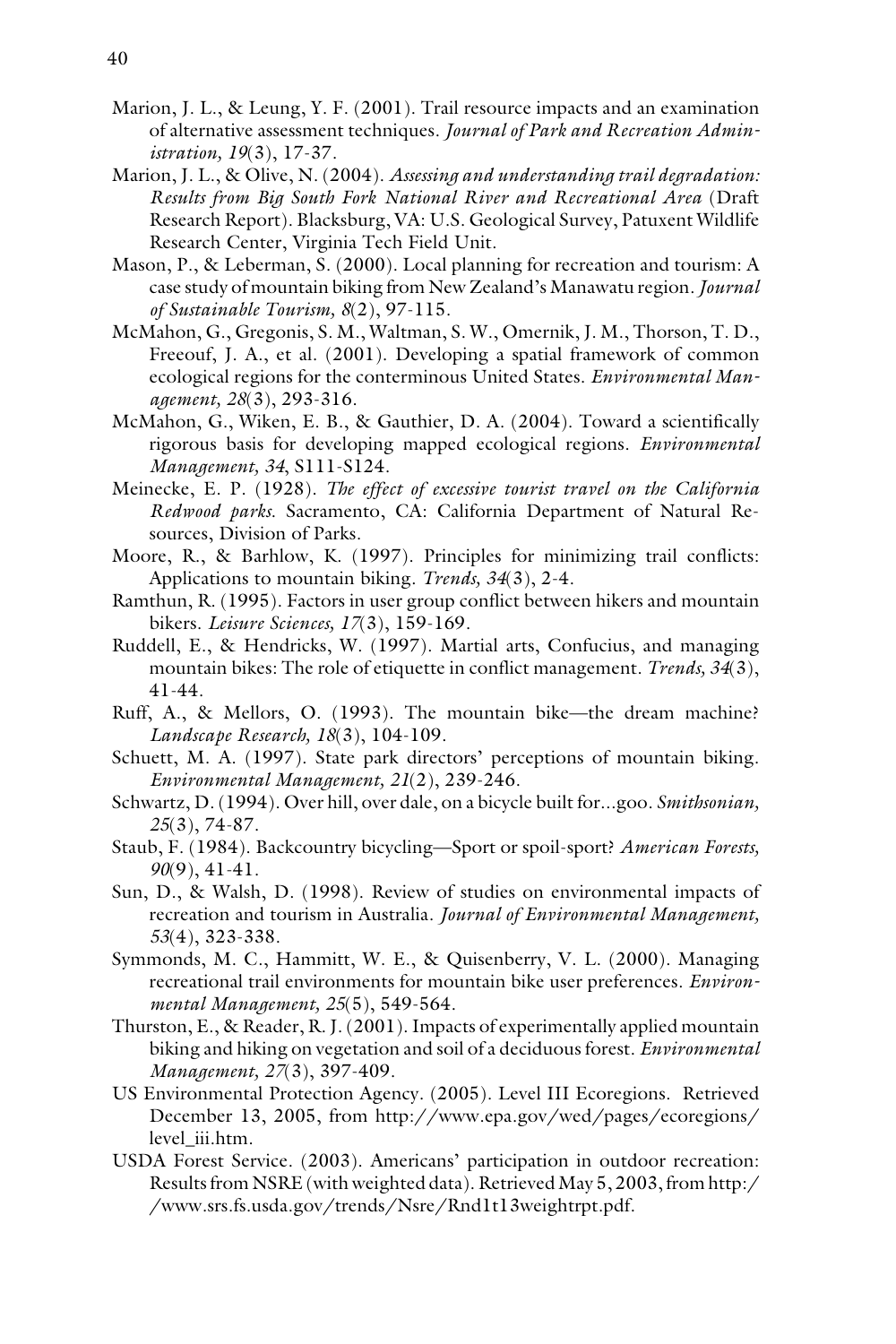- Watson, A., Williams, D., & Daigle, J. (1991). Sources of conflict between hikers and mountain bike riders in the Rattlesnake NRA. *Journal of Park and Recreation Administration, 9*(3), 59-71.
- Wilson, J. P., & Seney, J. P. (1994). Erosional impact of hikers, horses, motorcycles, and off-road bicycles on mountain trails in Montana. *Mountain Research and Development, 14*(1), 77-88.